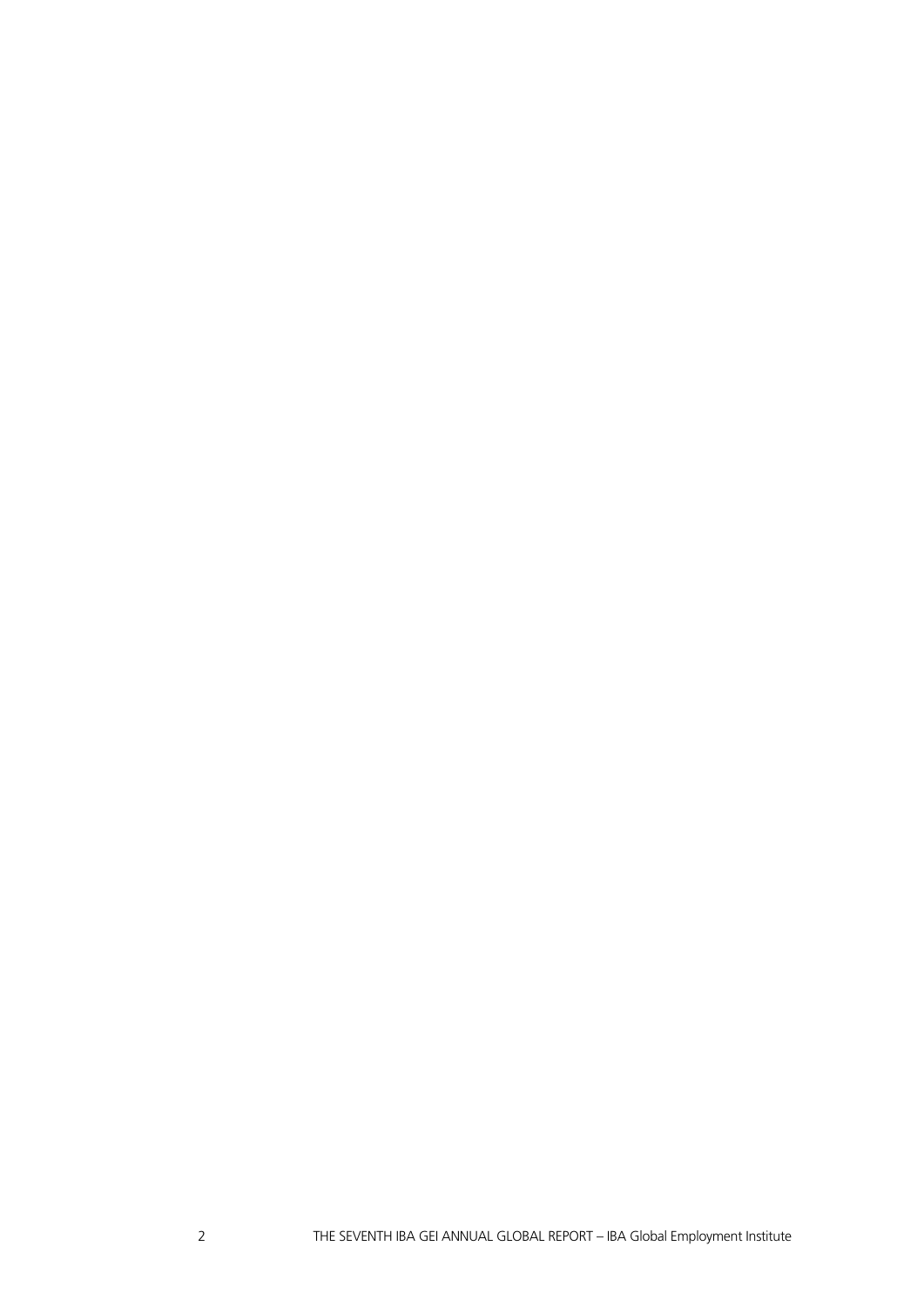# **Table of Contents**

| $\mathbf{1}$ |                                                             |  |
|--------------|-------------------------------------------------------------|--|
| 2            |                                                             |  |
| 3            |                                                             |  |
|              |                                                             |  |
|              |                                                             |  |
|              |                                                             |  |
|              |                                                             |  |
|              |                                                             |  |
|              |                                                             |  |
|              |                                                             |  |
|              |                                                             |  |
|              |                                                             |  |
|              |                                                             |  |
|              |                                                             |  |
|              | 3.12 Unions, collective bargaining and industrial action 17 |  |
|              |                                                             |  |
|              |                                                             |  |
|              |                                                             |  |
|              |                                                             |  |
|              |                                                             |  |
| 4            |                                                             |  |
| 5            |                                                             |  |
|              |                                                             |  |
|              |                                                             |  |

Note for the members of the advisory board: please send your comments and suggestions regarding this report to Todd Solomon (**tsolomon@mwe.com**).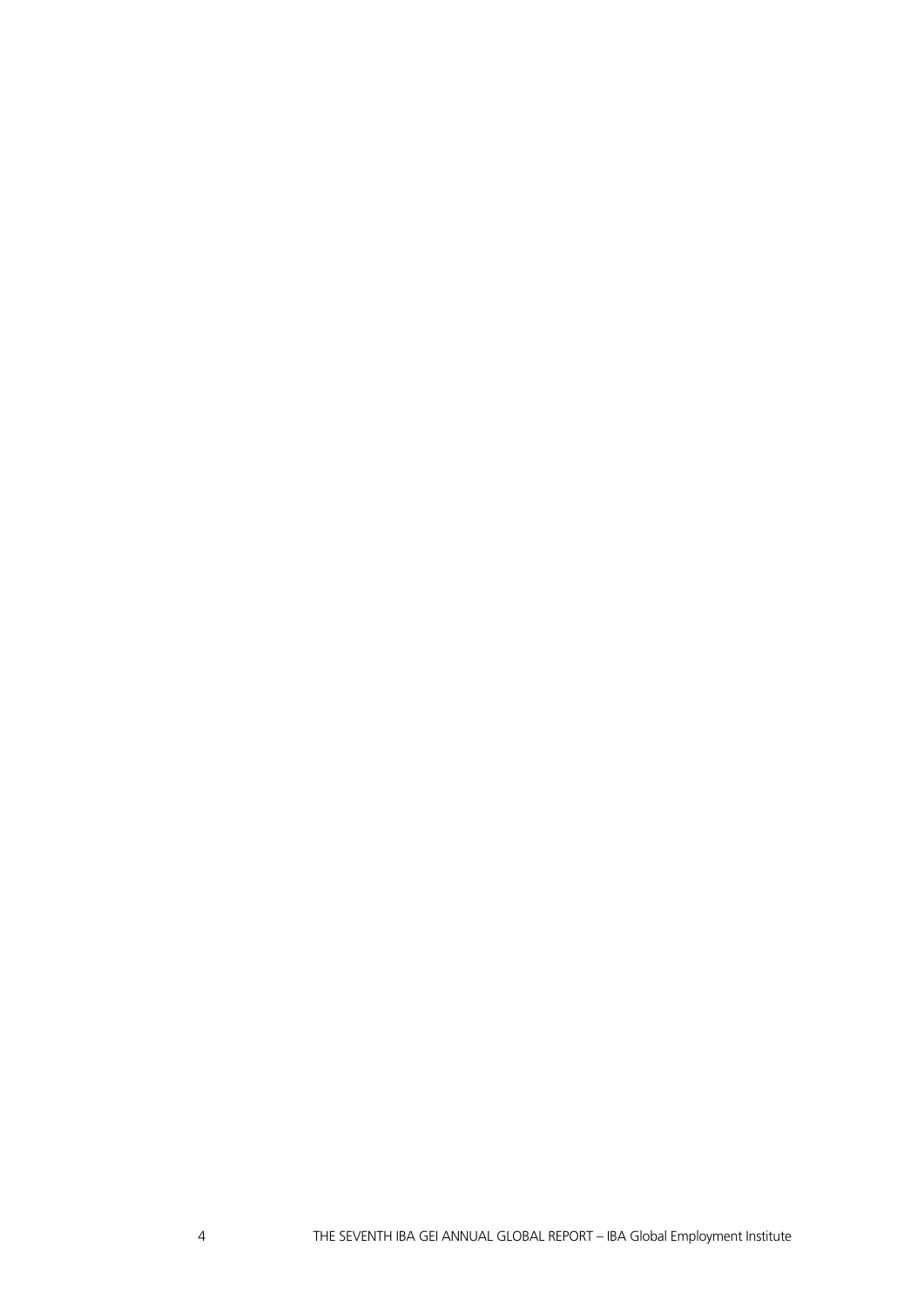# **1. Introduction**

The Annual Global Report (AGR) is an annual report prepared by the IBA Global Employment Institute (GEI) highlighting certain general international trends in human resources law. This is the Seventh AGR and is based on responses from lawyers in 46 countries. The methodology used is described in Section 2 below. The Seventh AGR covers trends in human resources law during the calendar year 2017 and, in some cases, the beginning of 2018. Each AGR builds on the historical perspective of the previous editions. This may prompt changes to the topics covered in future editions of the AGR.

Please note that it is not the intention or purpose of the AGR to set out the law on any particular topic, but rather its aim is to highlight changes and trends. Any reference to a specific law is not intended to be a description or summary of that law and should not be relied upon as a statement of the law or treated as legal advice. Before taking any action, a reader should seek appropriate legal advice.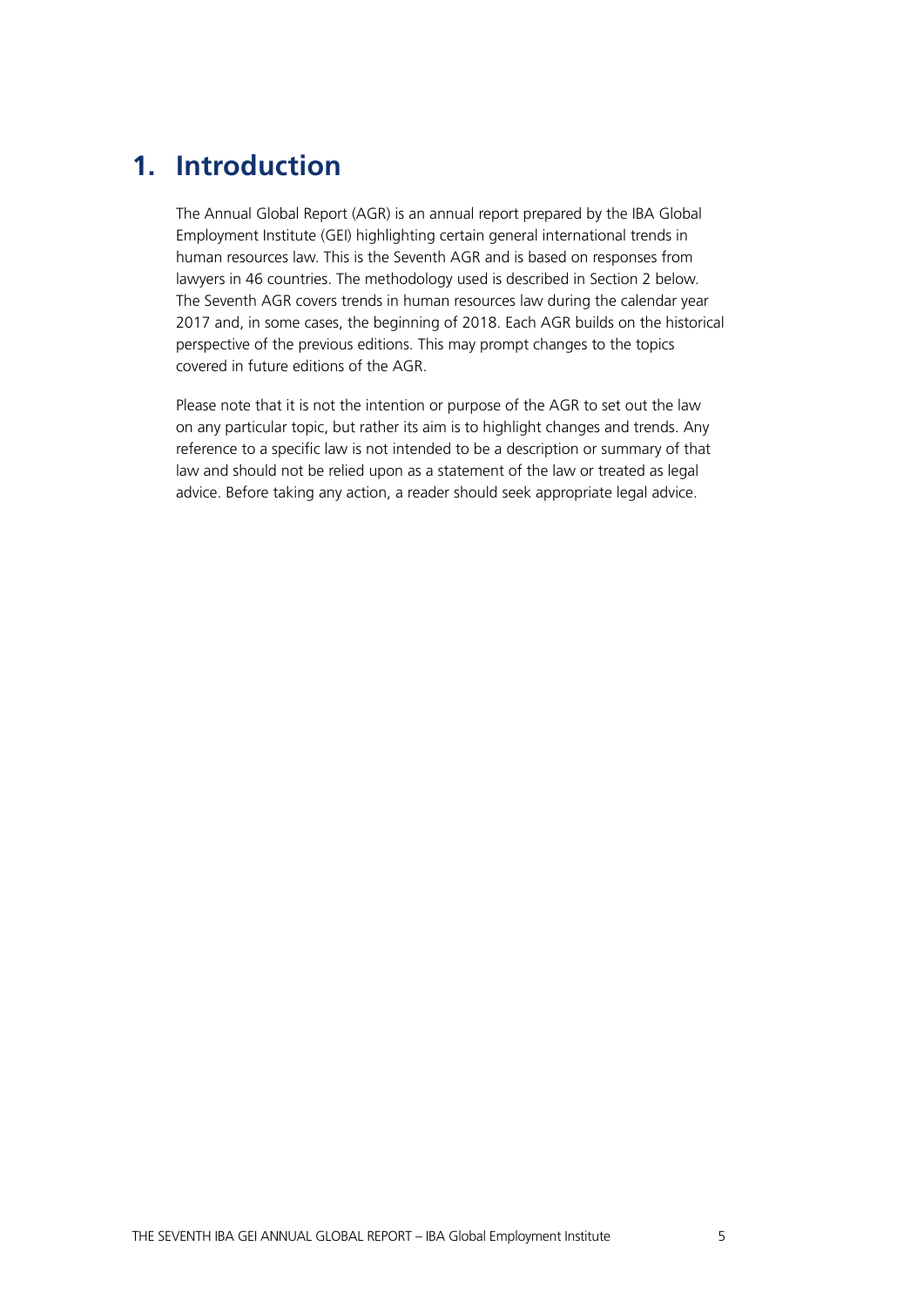# **2. Methodology**

Lawyers from 46 countries (Schedule 1) were asked to respond to the questionnaire in Schedule 2. The questions were designed to cover the most relevant issues relating to employment, industrial relations, discrimination and immigration law. Lawyers were asked to consider relevant changes during 2017 (and the start of 2018) and to explain their significance very briefly. The answers to the questionnaire have to some degree been consolidated as shown in Section 3 of this report (Trends and Developments). As previously noted, the goal of the AGR is to highlight general international trends in human resources law. Readers seeking more in-depth analysis are welcome to contact the GEI or the lawyers who participated in the survey.

The Council of the GEI appointed a Working Group for the development of the AGR. The members of this Working Group were: Duncan Inverarity (A&L Goodbody, Ireland); Caroline André-Hesse (Ayache Salama, France); Marco Mazzeschi (Mazzeschi, Italy); Filip Saelens (Loyens & Loeff, Belgium); Rebecca Ford (Clyde & Co, UAE); and Björn Otto (CMS Hasche Sigle, Germany).

This Working Group, with the coordination of Todd Solomon of McDermott Will & Emery, US, GEI Council Member, drafted the questionnaire and contacted lawyers from different countries (Schedule 1). Solomon and several of his McDermott Will & Emery colleagues compiled the questionnaires and draft summaries into the draft AGR. Filip Saelens and Björn Otto provided guidance on the development of the questionnaire and identification of attorney contacts, as well as valuable input on the draft AGR. The GEI Council wishes to convey its gratitude to all of them for their participation and interest in the development of the survey.

A first draft of the AGR was submitted to qualified senior HR managers and employment counsel in an open meeting on 5–6 July 2018 in Amsterdam at the offices of Rutgers & Posch.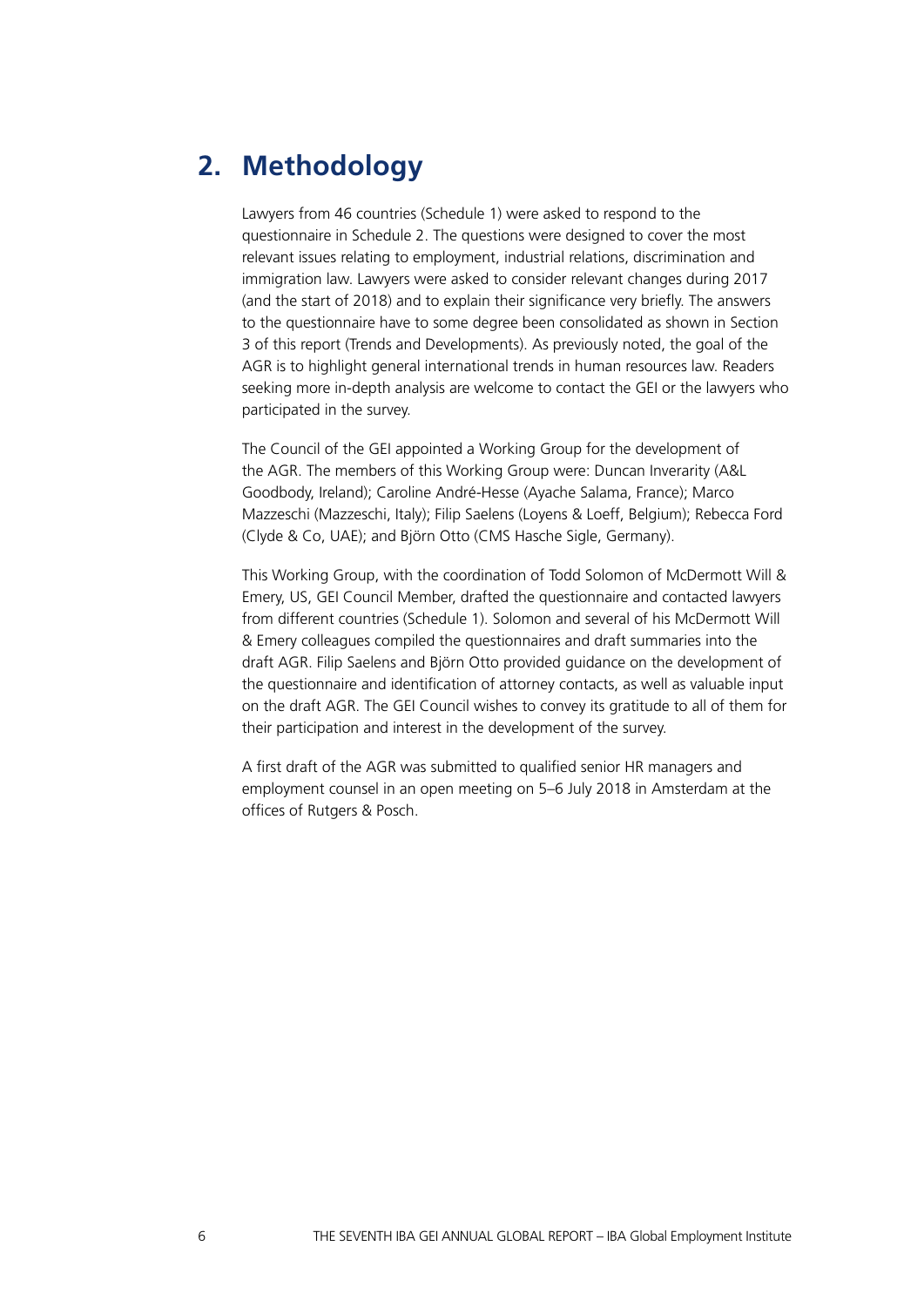# **3. Trends and Developments**

# **3.1 Dismissal and retirement issues**

# *Dismissals*

The questionnaire responses this year explain that most employers are being increasingly careful about adhering to the dismissal procedures in their countries. This caution on behalf of employers is largely attributable to a desire to avoid the consequences of wrongful termination, which can be severe. It further illustrates that employees must be willing to challenge terminations when they feel procedures are not followed.

Although many countries reported no significant legal changes in this area, some countries did note new developments. For example:

- In Belgium, the federal government has implemented legislation that shortens notice periods during the first months of employment. This change came after the government previously eliminated the ability to use trial periods.
- The Bulgarian Labour Code has been amended to introduce two new grounds for termination related to the Counter-Corruption and Unlawfully Acquired Assets Forfeiture Act.
- Certain employers in Finland must now offer coaching or training to employees who are terminated after five years if the termination is for financial or production-related reasons.
- The Macron orders have changed the landscape of wrongful termination in France. These orders instituted a scale that determines the maximum amount of damages that is mandatory unless the employee can show that the dismissal resulted from a violation of a fundamental freedom. In exchange for this scale, which was not seen as employee-favourable, the Macron orders have reduced the period of service needed to qualify for the severance indemnity from one year to eight months. The Macron orders also require that, with respect to examining a company's redundancies, economic difficulties are now based on the company's activities in the French territories, instead of its worldwide operations.
- Lithuania has set forth specific reasons for which an employer can terminate employment without cause.
- Nigeria is moving away from giving employers the ability to terminate without providing a reason.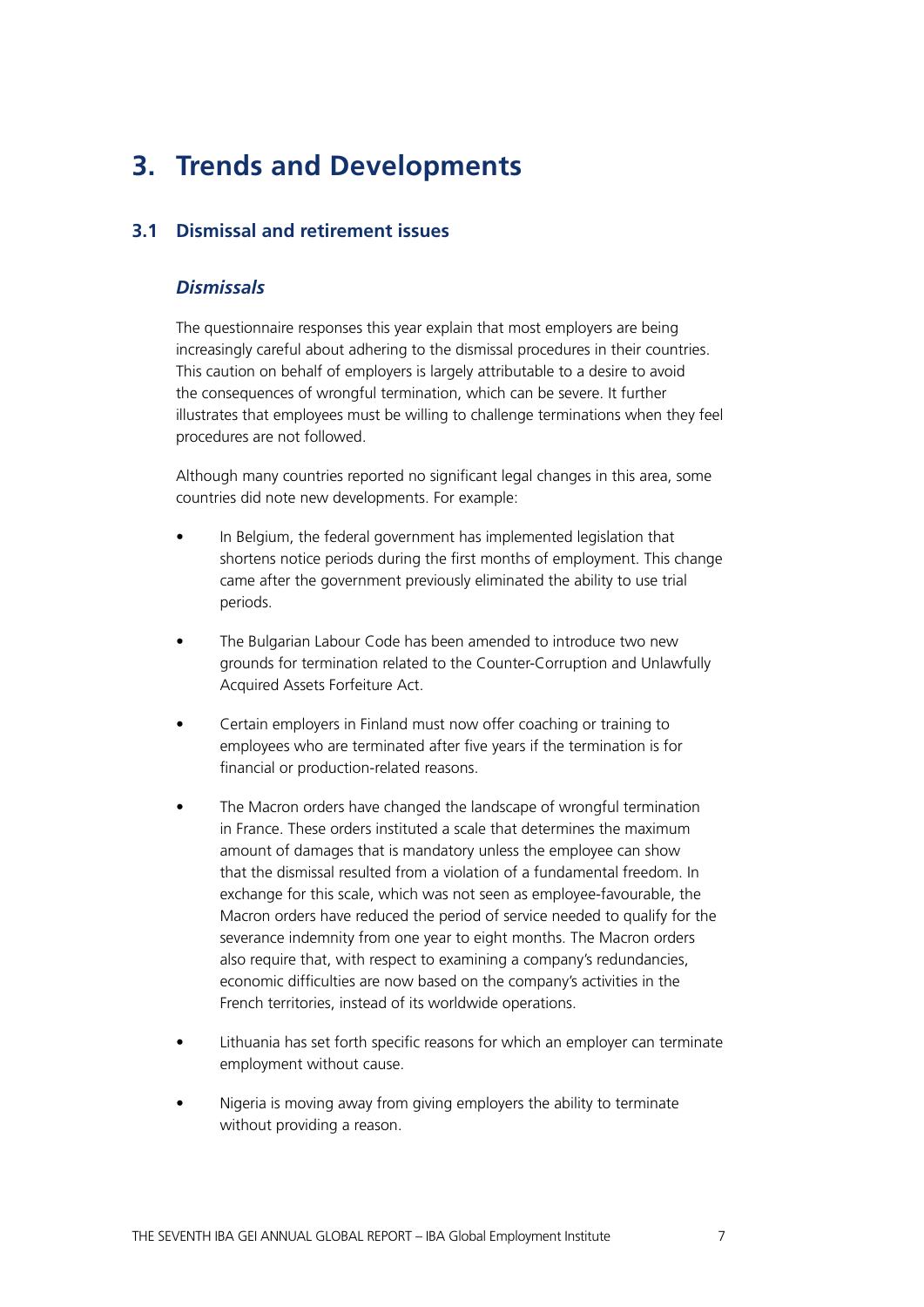Most respondents reported that there have not been any changes in the way restrictive covenants are addressed in their countries. For those countries that did report changes, these largely involve confidentiality provisions. For example, multiple European nations noted the recent EU directive related to the protection of know-how and business information. This directive will be incorporated into legislation in these countries. Lithuania's new Labour Code also includes provisions allowing employers to incorporate confidentiality and non-disclosure provisions into their employment agreements. Similarly, the Labour Law of the United Arab Emirates (UAE) allows employers to implement reasonable non-competition provisions if the employee is aware of confidential information.

Although most employment-related cases are decided in court, there continues to be an increasing trend of arbitration in countries such as Australia and South Africa. Many countries are also requiring mediation either prior to or as part of the judicial process. Turkey, for example, requires employees to apply for mediation in certain instances before a lawsuit can be filed. Germany also provides for a mandatory mediation hearing in front of the presiding judge before an unfair dismissal claim can be decided by the court in a second hearing. Further, Ireland recently enacted legislation that requires litigants to confirm to the court that mediation was considered. This legislation applies to any employment-related claims, other than those before the Workplace Relations Commission, which already maintains a separate mediation programme. Irish courts are also seeking to expedite employment-related cases in other ways, such as through injunctions.

This trend is not universal, however. The Czech Republic and Hungary, among others, reported that arbitration is not used for employment-related disputes. Some countries, like Bulgaria and Chile, do not even allow these types of cases to be decided through arbitration. Other countries, such as Belgium and Canada, maintain that arbitration clauses and choice of law or forum clauses in employment agreements are in principle not enforceable. In Belgium, limited exceptions exist for senior-level employees.

The reporting of employment-related cases remains unchanged in many countries. However, countries like China, Italy and the UK are providing greater access to decisions by making them available online.

#### *Retirement*

Similar to the trend seen in previous years, many countries are expecting employees to remain in the workforce for longer. For example, Bulgaria is steadily increasing the retirement age and contributory services requirements over the next couple of decades. Many European counties, including Finland, Germany and Lithuania, are also increasing retirement ages. Ukraine is taking a different approach; instead of raising the retirement age, it has increased the required pensionable insurance record from 15 to 25 years. Israel also recently considered, but did not enact, a provision that would raise the retirement age for women.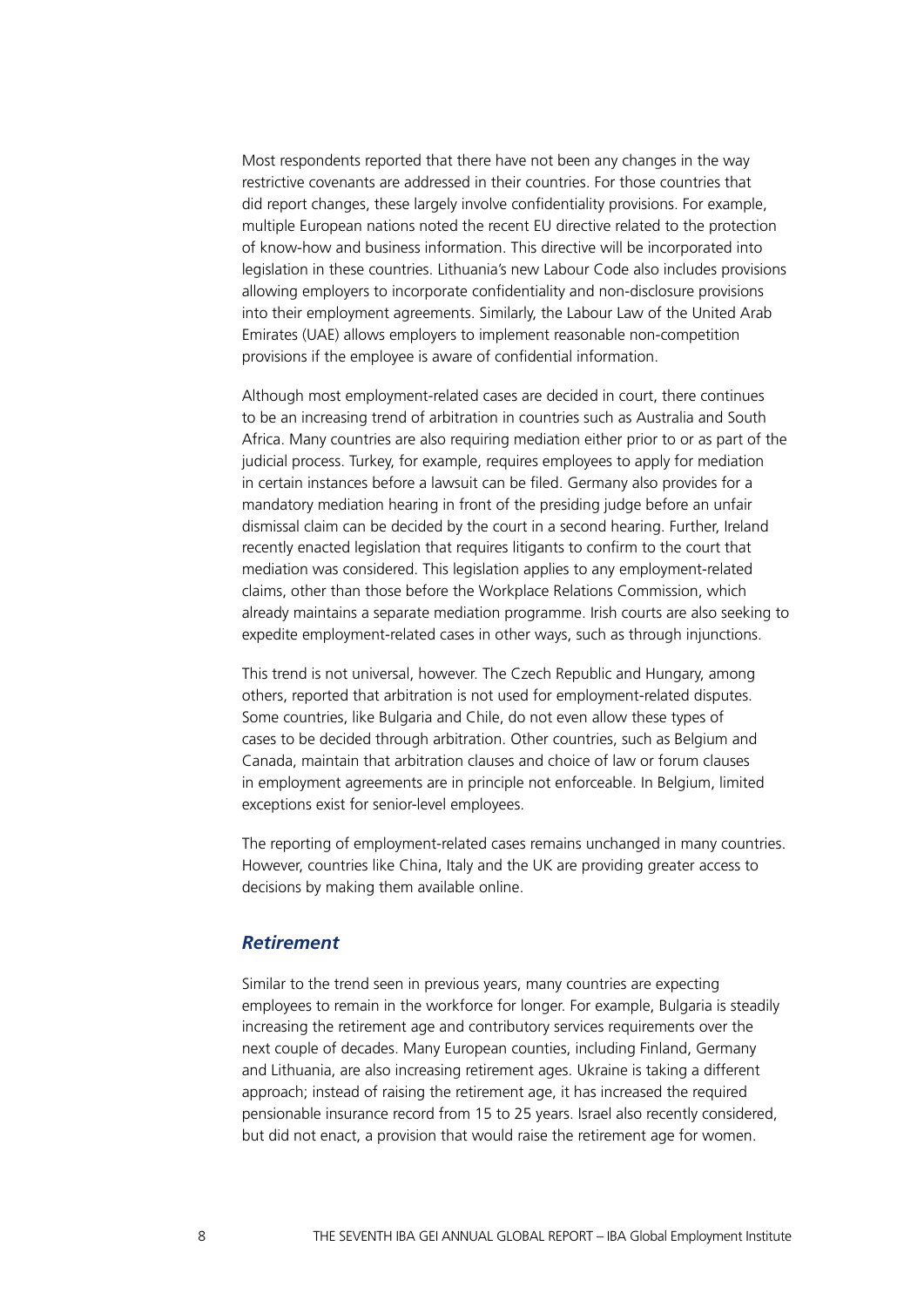These increases are not the case in every country, however. Poland has lowered its retirement age to 60 for women and 65 for men.

Countries continue to be sensitive to issues facing older workers. In Argentina, the government enacted a statutory amendment that postpones the mandatory retirement age and prevents employers from forcing employees to retire at age 65. A Canadian court also recently awarded CAD 25,000 in damages where an employee was denied the ability to participate in an early retirement programme because the manager thought the employee was nearing retirement in any event.

#### **3.2 Corruption and whistleblowing**

Many countries adopted new whistleblowing and anti-corruption legislation, or prior laws took effect, in 2017 and 2018. Much of this legislation was aimed at expanding and enhancing rules and systems that had been previously implemented.

Some countries, including Australia, Chile, Norway and Russia, have reported proposed laws or legislation that would expand whistleblowing and bribery protections and/or sanctions under existing law. For example, Norway reported a proposed legislation imposing an obligation for all entities that regularly employ five or more employees to establish whistleblowing policies. Finland reported a proposed law expanding cross-border investigations and international intelligence. The proposed law reported by Russia will offer protection of persons who report corruption.

Other countries, including Albania and Sweden, reported that prior laws affording whistleblower protections took effect and were implemented. Ireland, while reporting no new whistleblower laws, reported that previously enacted laws are beginning to have a substantive impact on the workplace. Similarly, Nigeria reported success around recovery of funds for whistleblowers.

A number of other countries, including Argentina, Bulgaria, Denmark, Italy, Kenya, South Korea and South Africa, adopted legislation or enacted new laws, or amendments thereto, focused on increasing protections for or governance of whistleblowers or to prevent bribery. For example, a new law in Denmark expanded types of companies that are required to have a whistleblower hotline to include saving banks, lawyers, accountants and gaming operators, along with the previously governed financial companies. Italy reported adoption of a comprehensive whistleblower law that, while it makes adoption of a compliance programme optional, offers certain protections to companies that do adopt a compliance programme. South Korea made changes to the value of gifts offered to public officials, and Taiwan strengthened whistleblowing protection for those involved in trade secret theft.

Finally, other countries – including Belgium, Canada, China, Colombia, Cyprus, Czech Republic, Estonia, France, Germany, Hungary, Israel, Japan, Latvia, Lithuania,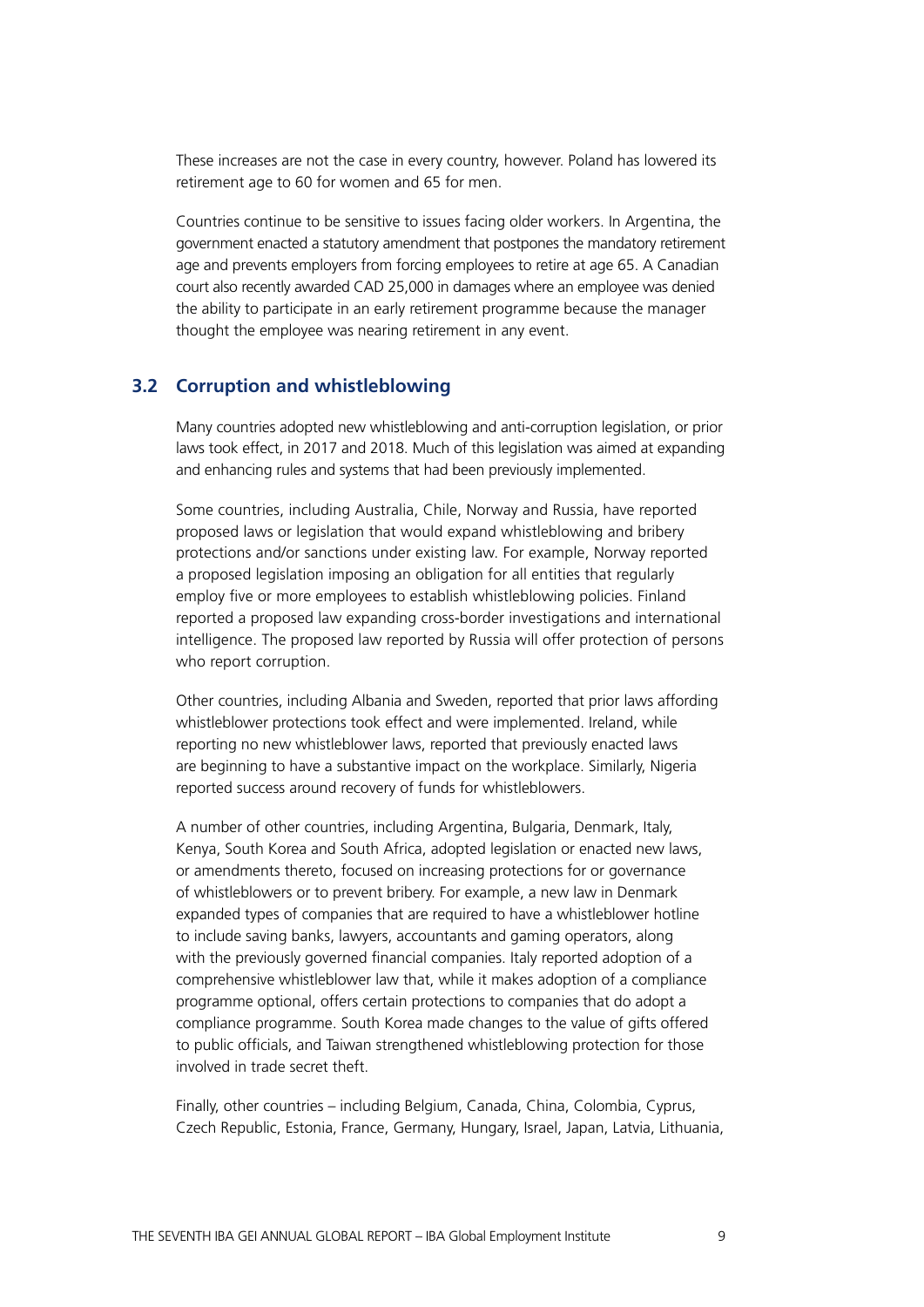Malaysia, Mexico, the Netherlands, Peru, Poland, Portugal, Romania, Serbia, Switzerland, Turkey, the UAE, Ukraine and the United States – reported no relevant changes for the applicable period. Israel, while reporting that no practice of whistleblowing procedures exists, indicated that several major cases were brought to court against Israeli companies that bribe in other countries. The Netherlands reported that its Whistleblower Authority agency has been experiencing problems, including the resignation of its chairman. Romania indicated that multinational companies with offices in Romania have begun implementing their own internal whistleblowing systems in their Romanian offices and performing related investigations. Similarly, Venezuela reported that many multinational companies are incorporating global policies on cross-border investigations into their local policies.

#### **3.3 Temporary and contract work arrangements**

Many countries continue to see an increase in temporary or contract workers and protections for individuals working under such arrangements. For example, Australia, Belgium and Chile have reported proposed laws that would provide additional options and protections to workers. Belgium passed a law that addressed occasional teleworking and contract of employment for temporary work for an indefinite term.

Some countries, including the Czech Republic, Finland, Germany, Ireland, Israel, Italy, Poland and the UAE have adopted recent legislation or enacted new laws providing additional options and protections to workers. For example, Finland placed additional restrictions, effective in 2018, on zero-hour contracts and varying work hours, and Germany enacted laws restricting engagement of temporary workers. Ireland adopted legislation aimed at protecting workers in zero-hour contracts and Norway reported recent case law that further defines and may limit the use of zero-hour contracts. Poland reported that rules became effective expanding the rights of temporary workers and requiring employment agencies to have an office in which they provide their services.

Japan previously adopted laws, in 2013 and 2015, taking effect in 2018, aimed at providing protections to workers who have an indefinite term of employment. Turkey reported that a 2016 law regarding secondment is expected to increase temporary employment and secondment relationships. The UK and US have seen increasing work arrangements in the 'gig economy' and related litigation. Ukraine has seen a growth in outstaffing, outsourcing and staff leasing practices, along with involvement of independent contractors instead of employees, particularly in the IT sector. Venezuela has reported that companies leaving the country (and no longer maintain an office there) have increased hiring through third-party agencies and independent contractors.

Finally, some countries, including Albania, Argentina, Bulgaria, Canada, China, Colombia, Cyprus, Denmark, Estonia, France, Hungary, Kenya, South Korea, Latvia, Lithuania, Malaysia, Mexico, the Netherlands, Nigeria, Peru, Portugal, Romania,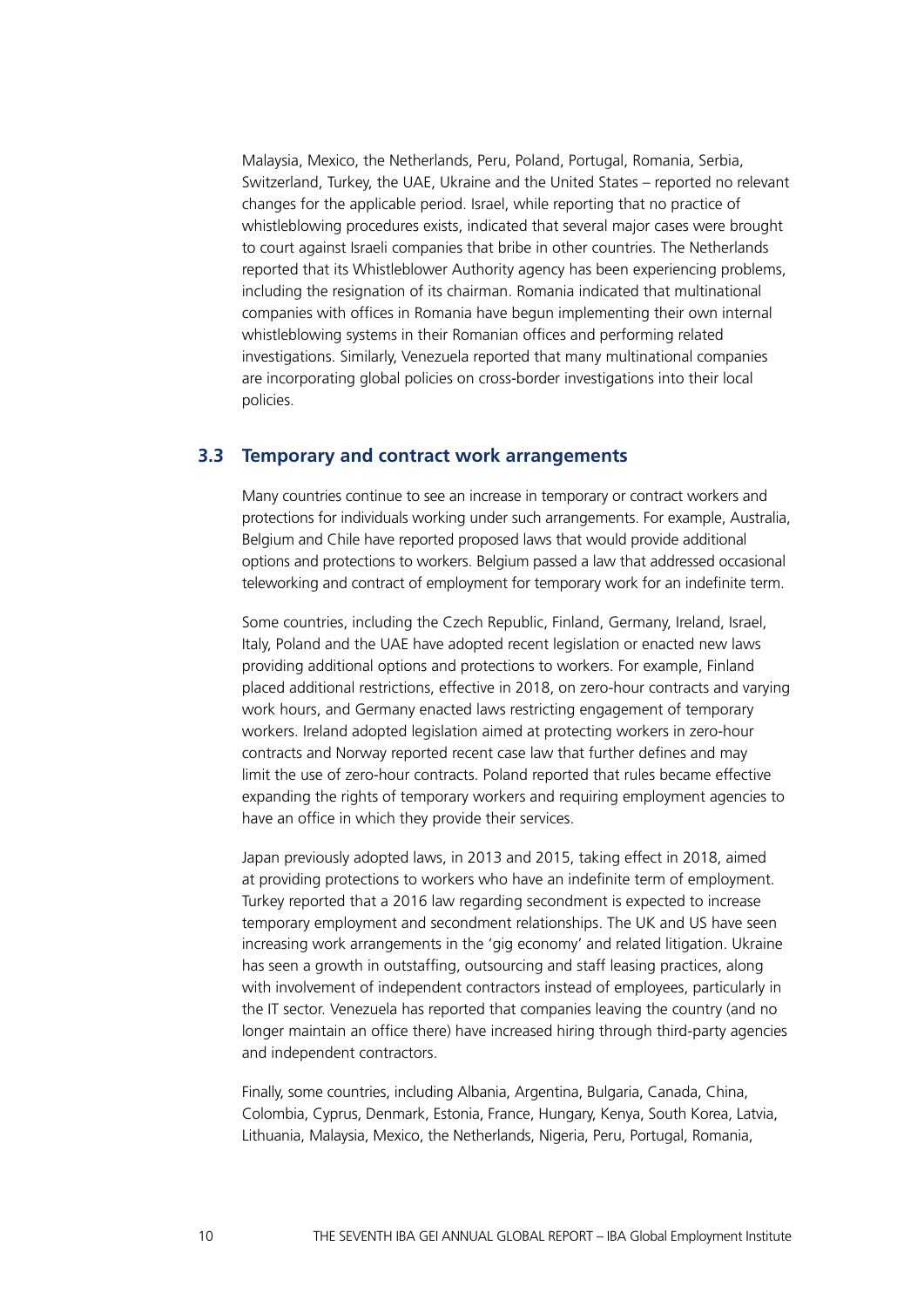Russia, Serbia, South Africa, Sweden and Switzerland, reported no relevant changes. However, Mexico reported that the hiring of temporary workers and the use of agencies continues to increase due to the high costs of hiring permanent employees, and Sweden reported clear decisions that relationships like that used by Uber are clearly employment relationships. Taiwan reported cases wherein courts determined that temporary and agency employees were indeed regular employees.

# **3.4 Flexible working**

The country reports show a continuing trend of acceptance and adoption of flexible working arrangements. While this trend is largely driven by employee demand and improved technology, Belgium, France, Canada, Turkey and Italy have recently adopted legislation to promote and regulate these arrangements, and similar laws are under consideration in Chile and Romania.

The fastest-growing flexible working arrangements include remote working (or telecommuting) and 'flexitime' (flexibility in when hours are worked), both of which are being offered to fairly broad employee populations regardless of family commitments. In contrast, part-time work arrangements seem to have remained relatively stable and are typically seen as most acceptable for purposes of balancing family obligations.

Remote working is widely accepted across the countries surveyed and is generally seen as a way for employees to balance their personal and professional lives. In addition, Ireland and Italy noted that remote working is offered to retain talented employees, and Venezuela, Mexico and South Africa reported that remote working was viewed as a solution to increased traffic congestion, insufficient parking and inefficient transportation options.

Many countries noted increasing trends in flexitime, which doesn't generally provide for reduced hours below full-time, but which provides employees with some discretion as to when hours are worked. Ireland, Poland, Italy and Sweden described arrangements where employees are either given discretion to schedule a certain number of working hours each day or are expected to work during certain core hours with flexibility to schedule hours outside of that set time as desired by the employee. Kenya, Latvia, Lithuania, Malaysia, Taiwan, the UK, the US and South Africa generally mentioned flexible hours as being relatively common working arrangements. A few countries, including Finland, Sweden and Germany, reported arrangements whereby employees accumulate excess hours worked to provide time off at a later date.

Part-time working was also mentioned as a flexible working arrangement available in many countries, including Japan, Finland, Israel, Portugal, Turkey and Hungary, though these arrangements are most commonly associated with employees caring for young children.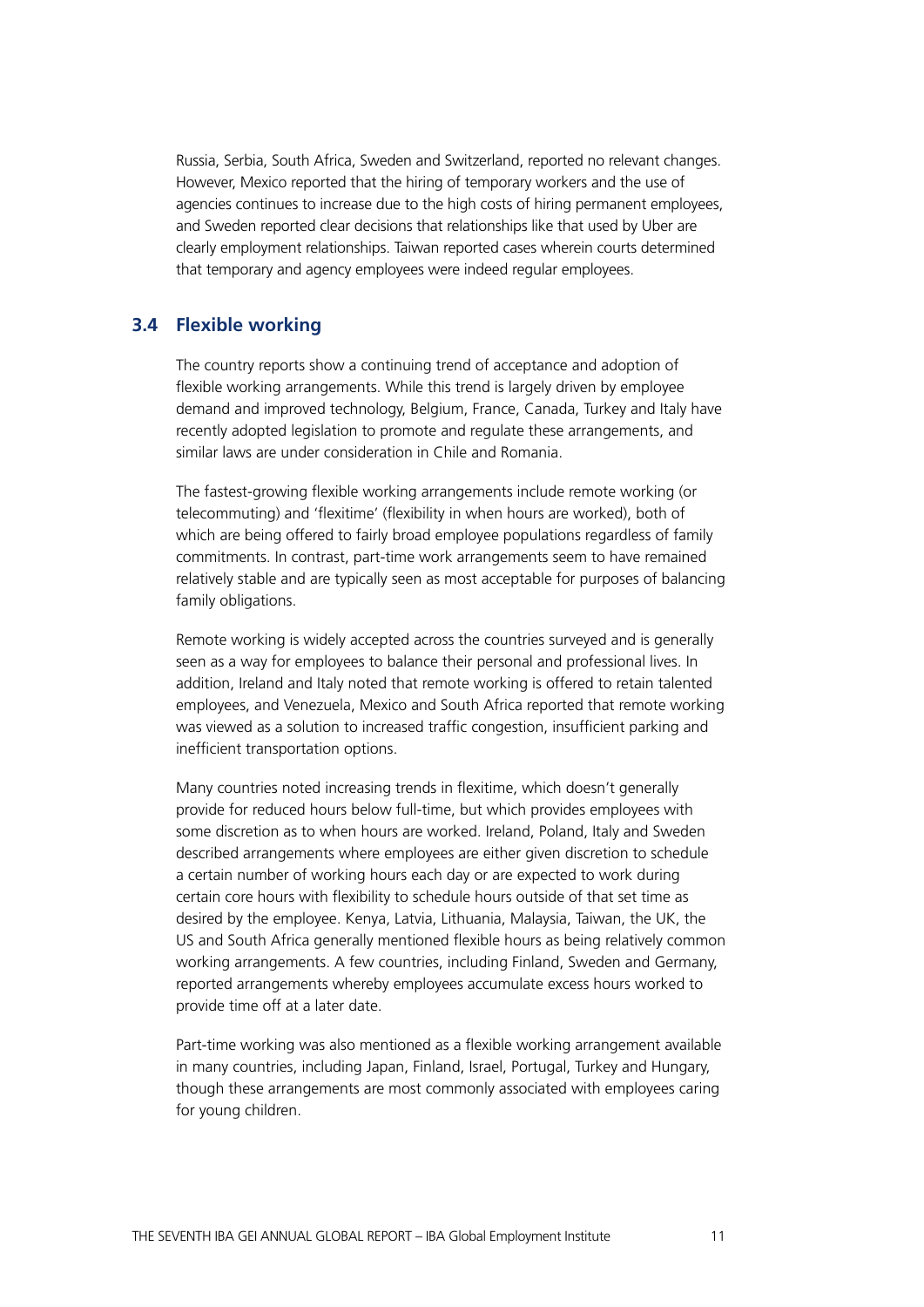Despite the general trend towards increased flexible working arrangements, a few countries, including Albania, Czech Republic and Russia, noted that these arrangements remain relatively uncommon.

#### **3.5 Family-friendly policies**

Policies aimed at improving benefits and protections for working parents have continued to receive attention and support across many countries, and some countries have adopted legislation regarding parental leave. These laws typically require employers to provide longer leave, increased remuneration paid during leave, or more flexibility in when leave is used and by whom.

Belgium witnessed the greatest increase in the length of leave, with a new law extending by an additional 15 months the leave available to employees with at least two years of service with an employer to care for children or other dependents (and requiring the payment of unemployment benefits during leave). Israel expanded maternity leave by an additional two weeks, and now permits fathers to share this leave. Italy has gradually been expanding paternity leave over the past few years, doubling the compulsory number of paternity leave days from two to four between 2017 and 2018. In addition, Malaysia is considering increasing maternity leave from 60 to 90 days, and Norway is considering increasing both maternity and paternity leave by several weeks. A few countries expanded the leave that employers must provide in certain limited circumstances, such as Germany, which now permits longer leave in the event that an employee has a miscarriage or disabled newborn, and South Korea, which now requires several days of leave for employees undergoing infertility treatment.

With respect to the amount of remuneration (or 'allowance') that must be paid to employees on leave, a recent law in Estonia more than tripled the amount that an employee can receive from an employer during leave without jeopardising federal leave benefits, and South Korea increased the percentage of wages used in calculating allowances paid during parental leave. Serbia also recently amended how leave allowances are calculated.

Some countries have sought to make leave more flexible by giving employees discretion on when and how much leave is taken, while others have expanded the types of parents who are eligible to take leave. Canada recently updated its leave policy to give employees the choice between taking a longer leave at a lower rate of pay and taking a shorter leave at a higher rate of pay. Ireland, Portugal, Sweden, South Africa and Australia have all expanded the types of parents eligible for leave and sought to make leave more gender-neutral, by extending parental leave to fathers, civil partners, cohabitants, couples using surrogate mothers, same-sex couples or adoptive parents.

As has been the case in prior years, the vast majority of countries reported that it is fairly rare for employers to provide benefits beyond those required by law, except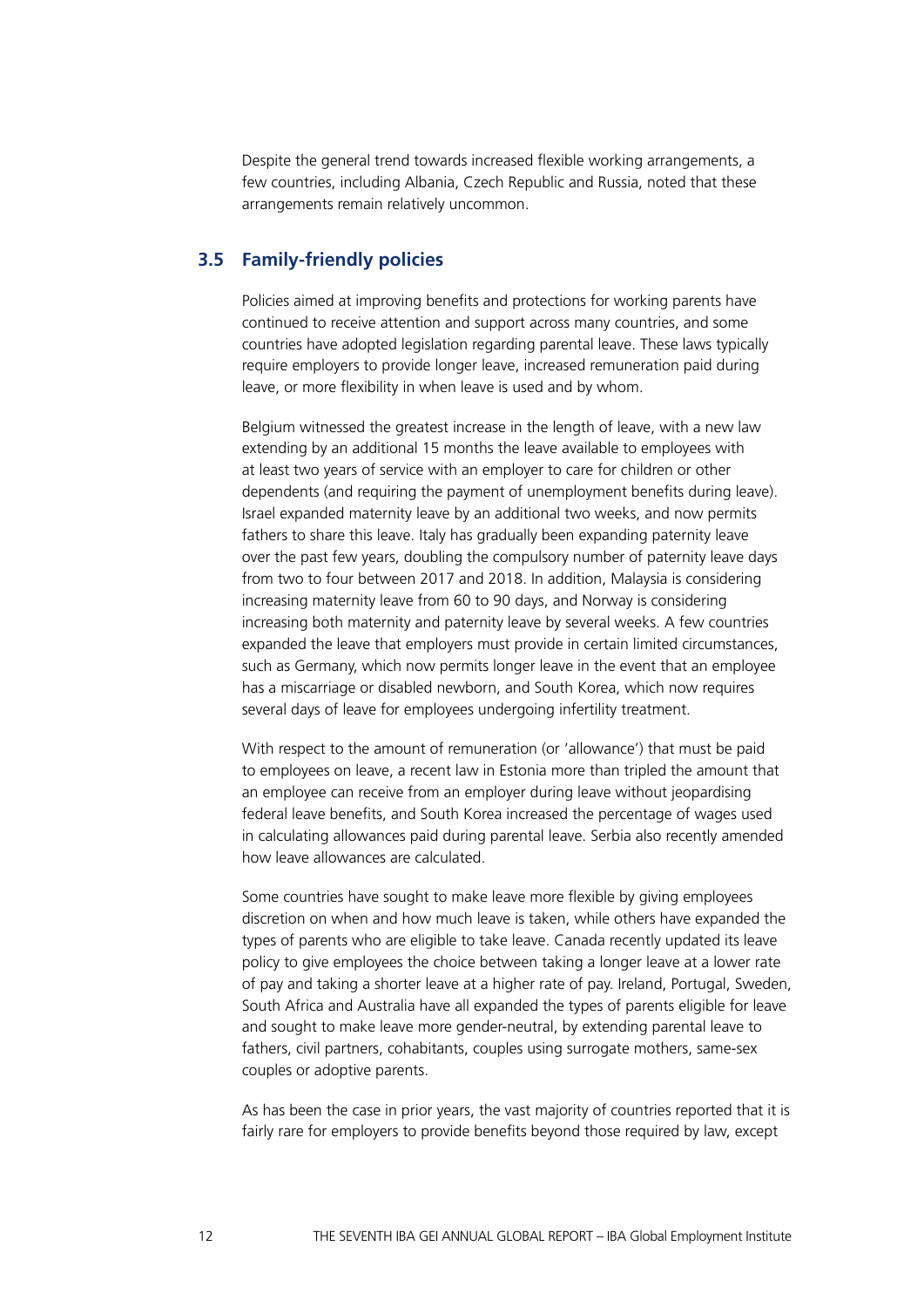in the case of some large multinational corporations. However, Argentina, Canada and the US all reported that certain local governments are requiring increased leave or allowances beyond those required at the federal level.

#### **3.6 Absenteeism due to stress and mental health issues**

Many countries have noted that absenteeism due to stress and mental health problems continues to be an issue. However, as reported in past years, a lack of formal studies has hindered identifying specific trends in this area.

To address these challenges, several countries have proposed new legislation or other initiatives. In Canada, some mental health programmes exist at the provincial and federal level, but there has been a call for more action to manage untreated mental health problems. Colombia has seen absenteeism continue to grow; however, Colombian law provides special protection to employees that suffer a limitation in their labour capacity and the Colombian Constitutional Court has ordered the reinstatement of employees who were terminated without authorisation from the Ministry of Labour. In Denmark, a new bill was recently proposed to make it easier for the Working Environment Authorities to access information on psychological issues in the workplace. Finland recently instituted new changes and has seen the amount of absenteeism due to mental health issues drop since last year. In Portugal, calls have been made for the national government to adopt legislation to give employees suffering burnout syndrome the same protection provided by laws that compensate workers for occupational accidents. Taiwan has encountered issues related to overwork, and while the government has amended labour laws to better protect employees, some believe these changes are largely cosmetic and do not fix the underlying issues that allow a culture of overwork to occur. In the UK, the government-backed Acas has recently published guidance to assist employers in promoting positive health in the workplace.

On the other hand, some countries have not yet enacted legal measures, instead choosing to let employers handle issues related to employee stress and absenteeism. Argentina has seen a marked increase in employee absenteeism due to labour-related stress, but the government has allowed private companies to evaluate the issue and to decide how to best address it. France has also seen an increase and, while no specific governmental action has been taken, companies are expected to be responsive to these issues. Italy has seen an increase in sick leave abuse, especially among civil servants; as a result, the government has implemented stricter rules in order to verify the sickness of public servants. Kenya has noticed an increase in mental health-related problems in the workplace but notes that it is difficult to determine whether they are solely attributable to work.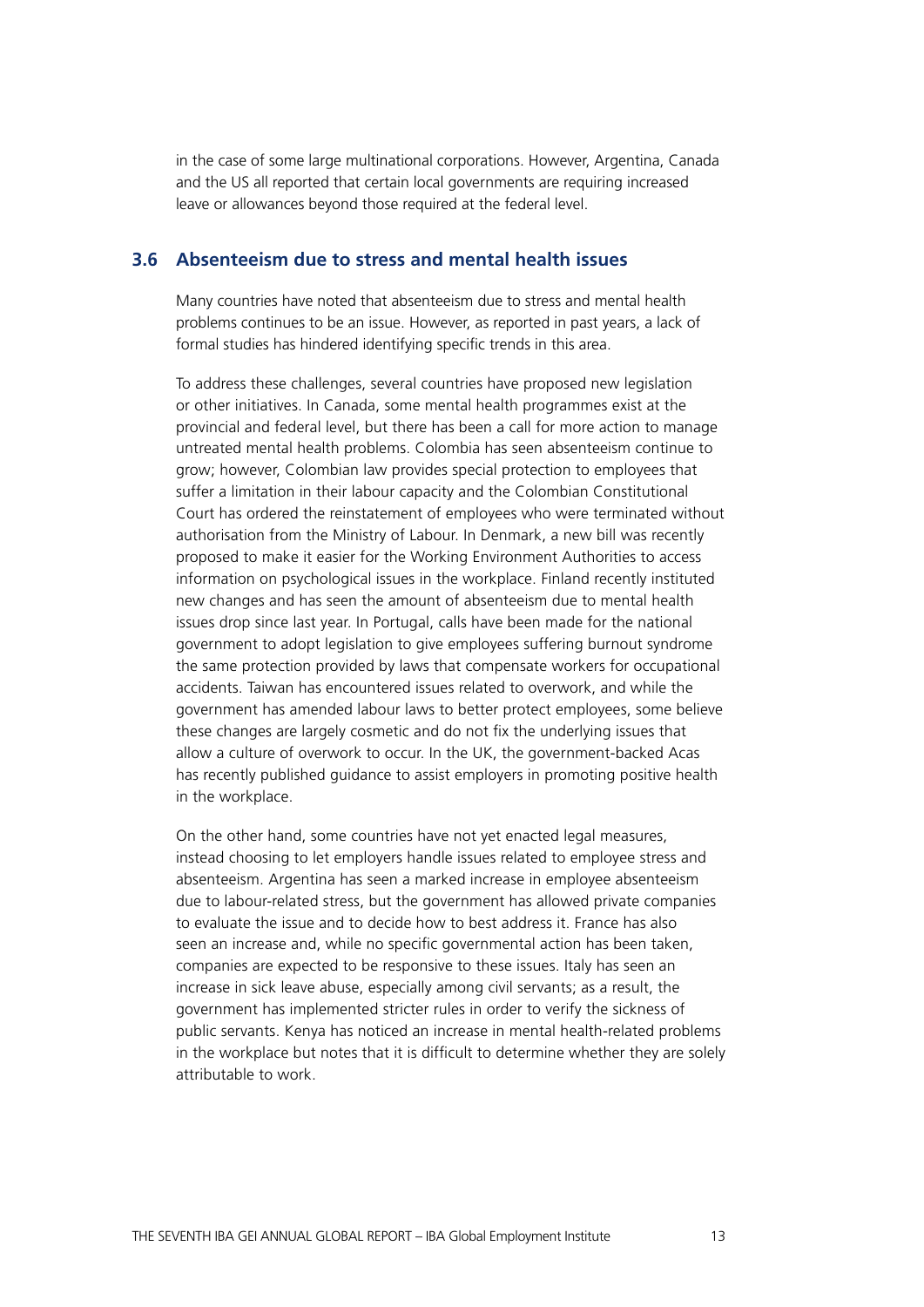#### **3.7 Data protection, privacy and human rights**

Data privacy continues to be a focal point for most countries. The country reports indicate that most European countries have been hard at work implementing the EU General Data Protection Regulations (GDPR), which became effective as of 25 May 2018. As permitted by the GDPR, several countries have also adopted country-specific provisions in certain areas (eg, data processed in the context of employment, trade secrets, etc). Several non-EU members have implemented the GDPR (or similar laws) through a national legislation process.

Several countries strengthened existing privacy laws by adding more substantial rules regarding privacy breaches. In Australia, the existing privacy act was expanded in 2018 by adding an obligation to notify individuals whose personal information is involved in a data breach that is likely to result in serious harm. In Canada, the Digital Privacy Act amends Canada's federal privacy law to implement new breach notification rules for cybersecurity breaches (the amendments were scheduled to take effect at the end of 2017 but the effective date has been delayed). In Russia, there were some significant court cases regarding data protection, and non-binding guidance was issued on the content and structure of data processing policies with increasing fines for violation of personal data laws.

Only a few countries commented on changes in workplace practices relating to human rights and the protection of family and home life. Australia was one of the only countries to report developing legislation in these areas, noting legislation addressing the protection of 'vulnerable workers', potential legislation to establish a 'Modern Slavery Act', and work leave for victims of domestic and family violence. Colombia also implemented a law to include one working day 'per semester' for employees to spend time with family. Finally, in Chile, some new legislation is currently under discussion, including a bill to prevent employers from requesting genetic exams or certificates and a bill to protect job applicants who are discriminated against or mistreated (from a 'privacy/intimacy' standpoint) during the hiring process.

Ireland, Italy, Romania and South Africa reported an increase in the implementation of social media policies by employers to minimise the risk to an employer's business through employees' use or abuse of social media. These policies set boundaries on what constitutes acceptable use of social media in the workplace or otherwise and often include disciplinary action against an employee who violates such policies.

#### **3.8 Discrimination in the workplace**

Many countries reported that the #MeToo movement has resulted in a growing social and legal awareness regarding workplace harassment and discrimination; these issues occupied a lot of space in the news and on social media in Canada, Denmark, Norway, Sweden and the US. A few countries advanced efforts to focus on gender discrimination issues. In Bulgaria, a Gender Mainstreaming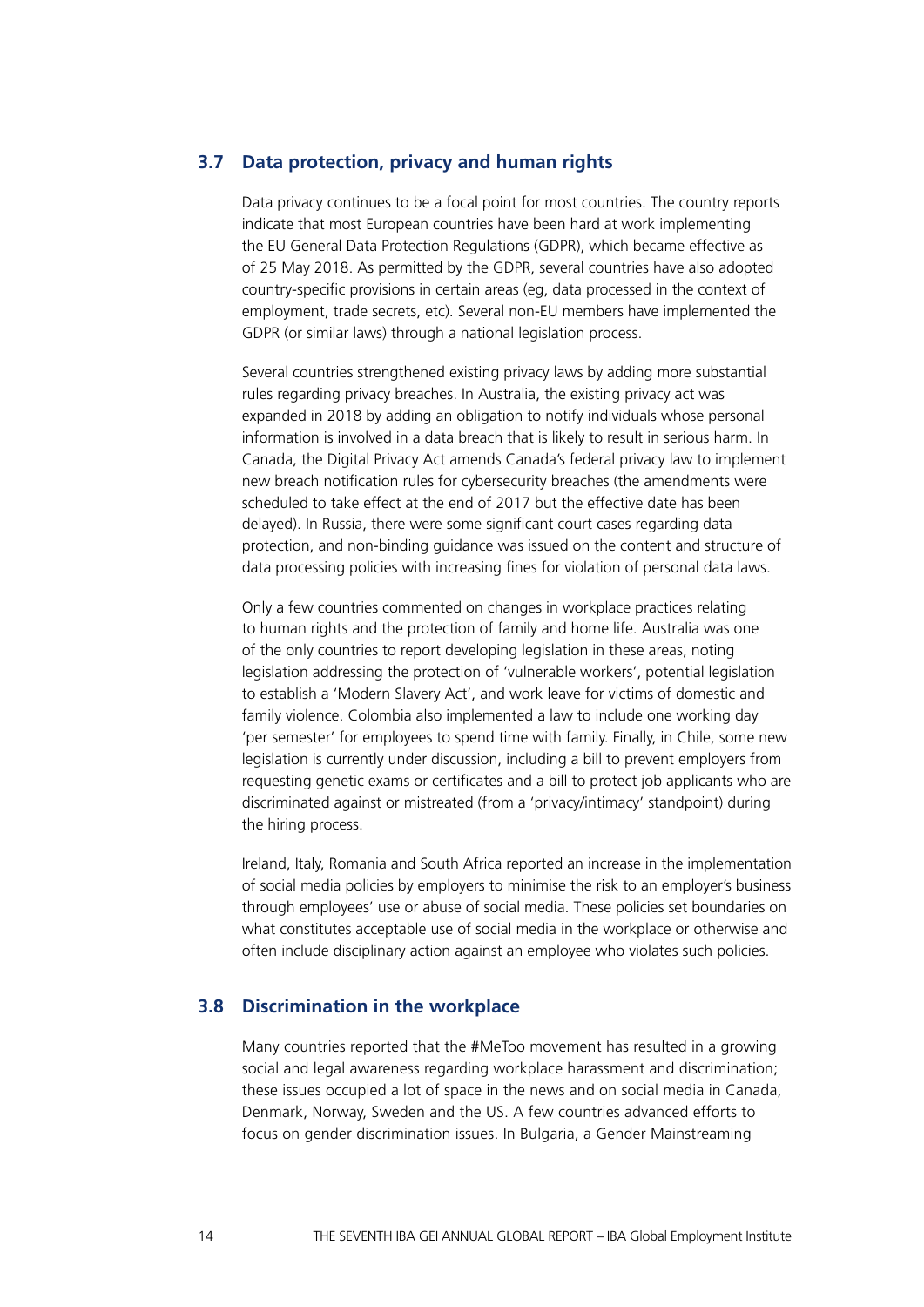Action Plan for 2018 has been published; this aims to establish a unified policy for equality between women and men, raising awareness of the importance of gender equality. The Canadian government recently proposed to provide an additional CAD 86m to extend over the next five years (and CAD 20m for each year thereafter) to expand Canada's Strategy to Address Gender-Based Violence. Peru adopted a law that requires employers to provide a working environment based on respect and non-discrimination, as well as compatibility of work with the employees' personal and family life. Additionally, employers must guarantee the prevention and sanctioning of sexual harassment. Finally, a new law in Belgium allows a whistleblower technique known as 'mystery shopping/ calling' as a means to reveal discriminatory practices (applicable to all prohibited discrimination).

Several countries also reported an expansion of existing discrimination laws to either add new categories of prohibited discrimination or further clarify existing laws. Chile amended its Labour Code to specifically enumerate discriminatory acts that are forbidden; discrimination based on sexual orientation, gender identity and physical appearance all appeared on this list. In Ireland, two pieces of legislation were introduced that would include 'disadvantaged socio-economic status' and 'mental health status' as two new grounds of discrimination. The Czech Republic introduced legislation to specifically list the most common forms of discrimination (previously only a general prohibition existed) and the Equality and Discrimination Act in Norway (effective 1 January 2018) consolidates all existing legislation related to equality and discrimination. Finally, the Netherlands introduced a bill to clarify that discrimination on the basis of 'sex' includes 'sex characteristics, gender identity and gender expression'. The US also noted that several courts have found sexual orientation and/or identity to be protected under federal law, and a Labour Court of Appeal in Belgium upheld a decision that obesity constitutes a disability protected against discrimination.

While several countries did report that employer sponsored discrimination training is mandatory or conventional, the majority stated that there is no way to access employer training data or that formal workforce training is not commonplace.

#### **3.9 Diversity**

Most country reports indicate that diversity laws (particularly with respect to gender) are on the books. The extent to which companies comply with them varies greatly. Compliance tended to be greater among Northern European countries than elsewhere. A number of reports indicated that multinational companies, which may already be subject to strict diversity and discrimination laws in their countries of origin, comply with (and often go beyond) the diversity and discrimination laws of the countries in which they operate. Several reports indicated that recent policy initiatives to improve diversity have had less impact than expected.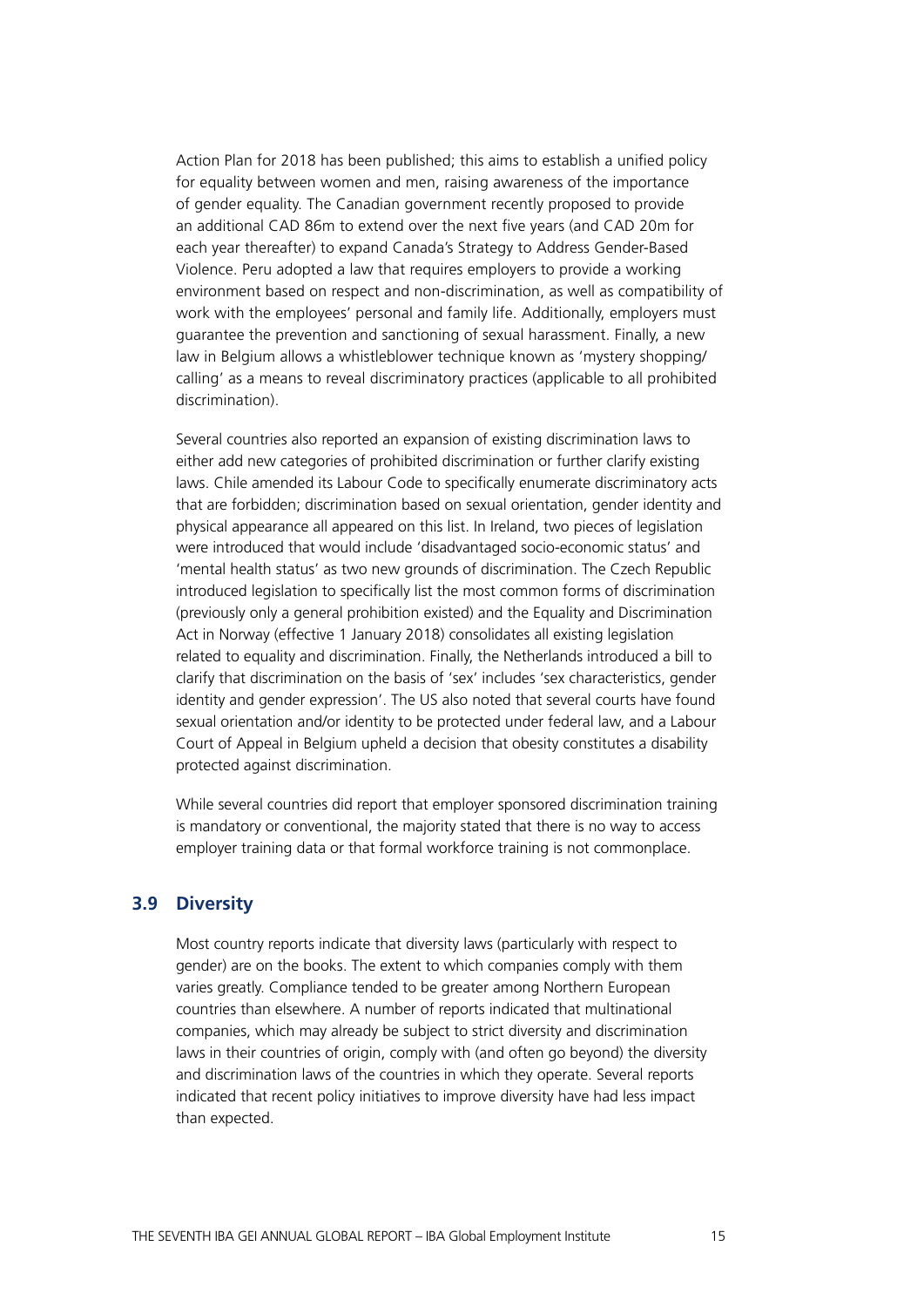More than half of the countries surveyed reported little or no workplace accommodations for religious practices or beliefs beyond public holidays for the predominant religion in the country. Many such countries cited either relatively homogenous workforces or a social norm of not discussing religion in the workplace to explain the lack of accommodations. Religious accommodations, either as a legal requirement or a business norm, appeared to be most common in Western Europe.

Women remain significantly underrepresented on corporate boards. Italy, Germany, the Netherlands and Portugal have enacted laws establishing a minimum quota for representation of women on the boards of public companies, although most countries reported that this has had a limited impact on the gender ratio of corporate boards. Similar legislation is being considered in Finland and Switzerland and was considered but withdrawn in South Africa.

Of note, a growing number of countries have imposed quotas on the hiring of individuals with disabilities. In Brazil, Peru, and Venezuela, five per cent of the workforce must have a disability. Argentina has implemented a similar four per cent quota for public employees. Ukraine imposes significant fines on employers if the four per cent quota for hiring individuals with disabilities is not met, resulting in most employers satisfying the quota rather than paying the fine.

#### **3.10 Code of conduct/behaviour in the workplace**

Most surveyed countries report that there have not been any changes to the law following the #MeToo movement. However, many country reports noted that there were already anti-harassment laws in place, and recent events have resulted in more public discussion of sexual harassment issues. In Canada, Denmark and Finland, there is proposed legislation regarding sexual harassment. South Korea has amended its employment law to require employers to investigate claims of sexual harassment and protect victims and witnesses against reprisals. In the US, a new law prohibits confidentiality provisions in harassment settlement agreements.

Similarly, most countries report that there has been little change in workplace codes of conduct regarding romantic relationships between employees. Australia, Canada, Israel and Mexico have reported that recent events have drawn more attention to these policies. Notably, South Africa reported that a complete ban on romantic relationships between employees may violate its Constitution.

#### **3.11 Technology and artificial intelligence**

Strikingly, the report of only one country (South Korea) indicated that actual legislation or regulation addressing artificial intelligence had been put in place recently. The Intelligent Robots Development and Distribution Promotion Act was passed to establish the foundation for, and promote the sustainable development of, intelligent robots, and regulates intelligent robot ethics. Other countries, such as China and France, as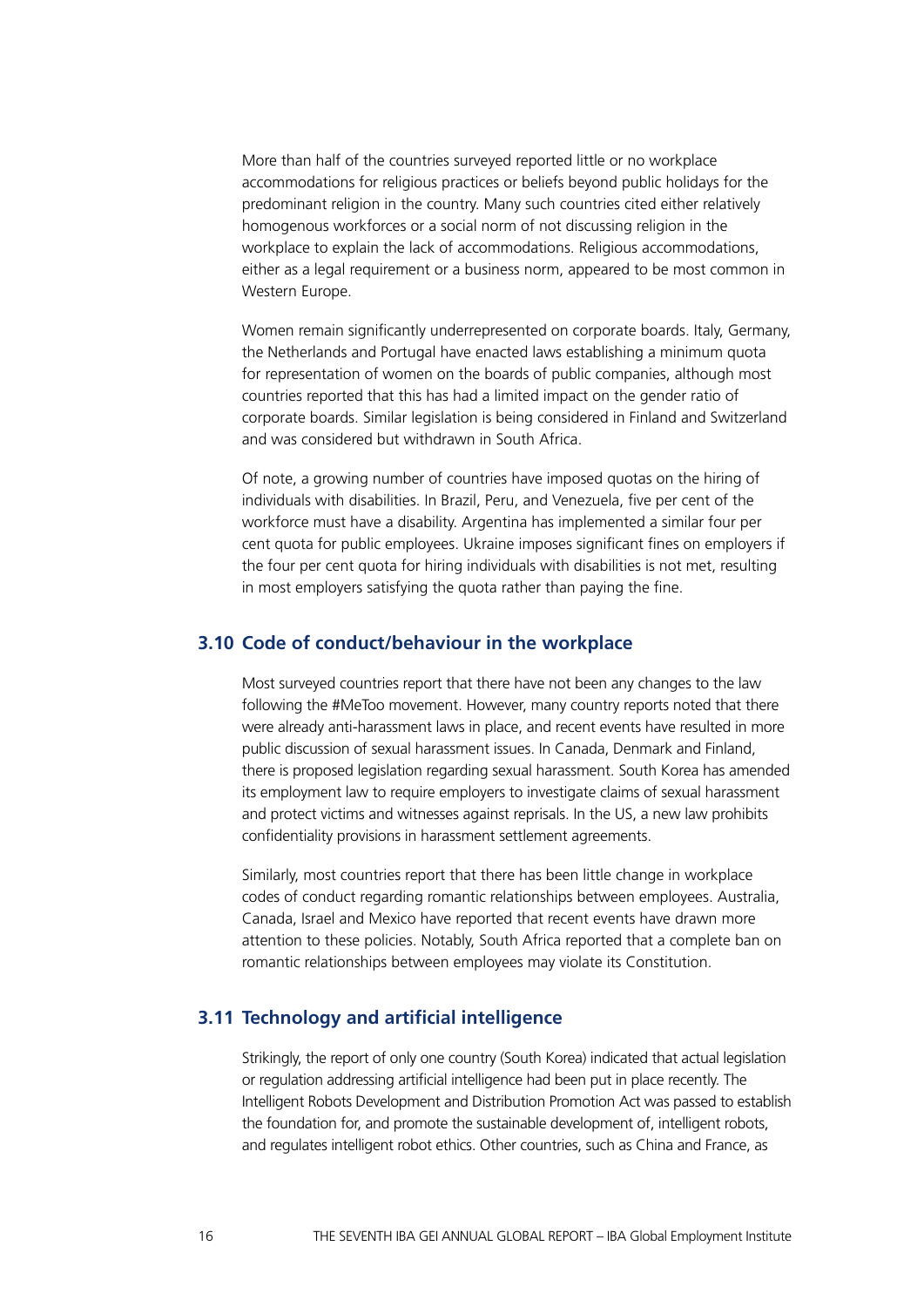well as EU institutions such as the European Commission, have adopted frameworks or resolutions governing the development of artificial intelligence.

The reports generally indicated that jobs requiring less education, especially in the mining, agriculture and automotive industries, had been most imperiled by the rising use of artificial intelligence. The report for Bulgaria, for example, cited a study estimating that up to 70 per cent of the jobs in the mining and metallurgy industries could be automated by 2025. Reports for certain other countries, such as France, indicated that high-education industries, such as biometry and digital security, have expanded as a result of increased use of artificial intelligence. A number of reports also indicated that there was concern about job loss due to artificial intelligence in many countries.

#### **3.12 Unions, collective bargaining and industrial action**

There has been a fair deal of activity in collective bargaining in the last year, both in terms of legislative reforms and employee strikes. Countries reporting some developments in the laws and regulations surrounding collective bargaining include France, Canada, Australia, Venezuela, Latvia and the UK.

In France, the executive orders signed by President Emmanuel Macron on 22 September 2017 have drastically changed the organisation of the employees' representative bodies by, among other items, creating the Conseil économique, social et environnemental (social, economic and environmental council), which, in companies with more than 50 employees, gathers members and delegates of different councils in one single institution. The Canadian provincial government in Alberta recently passed comprehensive amendments to its labour and employment law, notably modifying Alberta's Labour Relations Code to add 'card-based' union certification and to provide that arbitration will now be conducted to end difficult negotiations between employers and unions. In Australia, the government amended the Fair Work Act 2009 (Cth) in an attempt to address certain types of corruption by prohibiting giving and receiving certain benefits intended to influence officers or employees of registered organisations. On 6 February 2018, the Venezuelan government enacted a decree for Workers' Productive Councils, under which workers have the opportunity to organise productive councils to promote, evaluate and control the production, storage, sale and distribution process of goods and services to satisfy the needs of the country. Minor changes to labour law were also introduced in Latvia, including those addressing the conclusion of collective agreements and allowing employers to join an already concluded general collective agreement in their respective industry. On 1 March 2017, tougher balloting measures came into effect in the UK that aim to ensure that, if strikes go ahead, it will be as a result of a clear democratic decision from union members. Draft laws have also been proposed in Mexico and Russia that would affect collective bargaining and unions if finalised.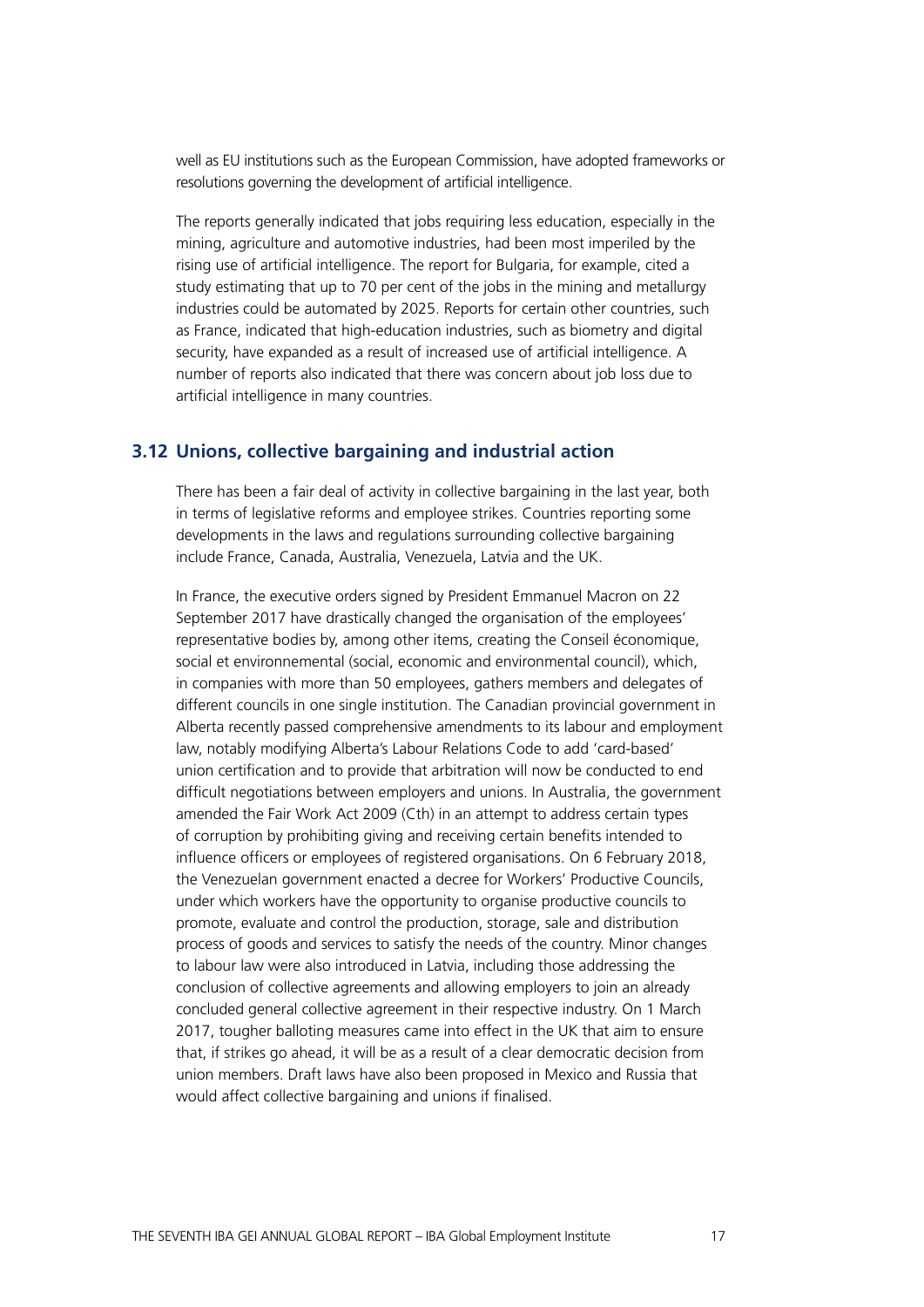#### *Measures supporting trade unions and collective bargaining*

In addition to the reforms noted above, there was a fair amount of pro-union and pro-collective bargaining legislation reform in the past year. In Ireland, the Competition (Amendment) Act 2017 was enacted, which act permits certain groups of selfemployed individuals to lawfully engage in collective bargaining. Lithuania adopted a new Lithuanian Labour Code that came into effect on 1 July 2017, which continues to emphasise the importance of trade unions and, among other changes, establishes a new consultation process in case a group of employees are to be dismissed. On 1 July 2017, new legislation also came into effect in Sweden addressing the protection of posted workers (ie, employees who work in another country, but are sent to Sweden for a limited period of time) with the aim to strengthen the Swedish labour market model and the importance of collective bargaining agreements. Australia reports that there has been a notable rise in union mergers in an effort to share resources, offering membership benefits such as discounts for goods and services and incentives for new members. On 24 November 2017, the South African Parliament also proposed various amendments to the country's labour relations act that are aimed at strengthening collective bargaining and introducing an advisory arbitration measure to resolve strikes that are intractable, violent or may cause a local or national crisis.

#### *Strike action*

A number of countries reported strike action by unions, including public sector unions. In particular, strikes were reported in the medical and education fields, among others.

Kenya reported major strikes generally and noted that those included a doctors' strike that lasted 100 days and a nurses' strike that went on for five months. In Latvia there was a family doctors' strike that lasted four months and in the Czech Republic there was a strike of doctors protesting the distribution of money in healthcare. Lithuania also reported strikes by medics and doctors. In late 2017, more than 12,000 public college employees from Ontario went on strike, which was ended when the Ontario government passed a bill forcing the workers back to work and for all outstanding issues to be sent to binding mediation-arbitration. Kenya, Nigeria and Colombia all also reported strikes in the education field.

Strikes in other fields included both public and private sectors. Bulgaria reports that there were several significant strikes in the public sector in 2017 and early 2018. In Israel, the major strikes were in the public sector as well. The mining industries in Chile and Peru also had major strikes. Taiwan, Nigeria and Colombia reported strikes in the aviation industry. Sweden reported two significant strikes: the 'garbage strike' in Stockholm and a dock workers' conflict in Gothenburg. In the transportation industry, strikes were reported in Ireland, the UK and among tanker drivers in Nigeria. Belgium specifically addressed the possibility of strikes in transportation in an act, adopted on 29 November 2017, which introduced continuity of services in the railway industry in the event of a strike, allowing railway companies to communicate to the public in advance of a strike.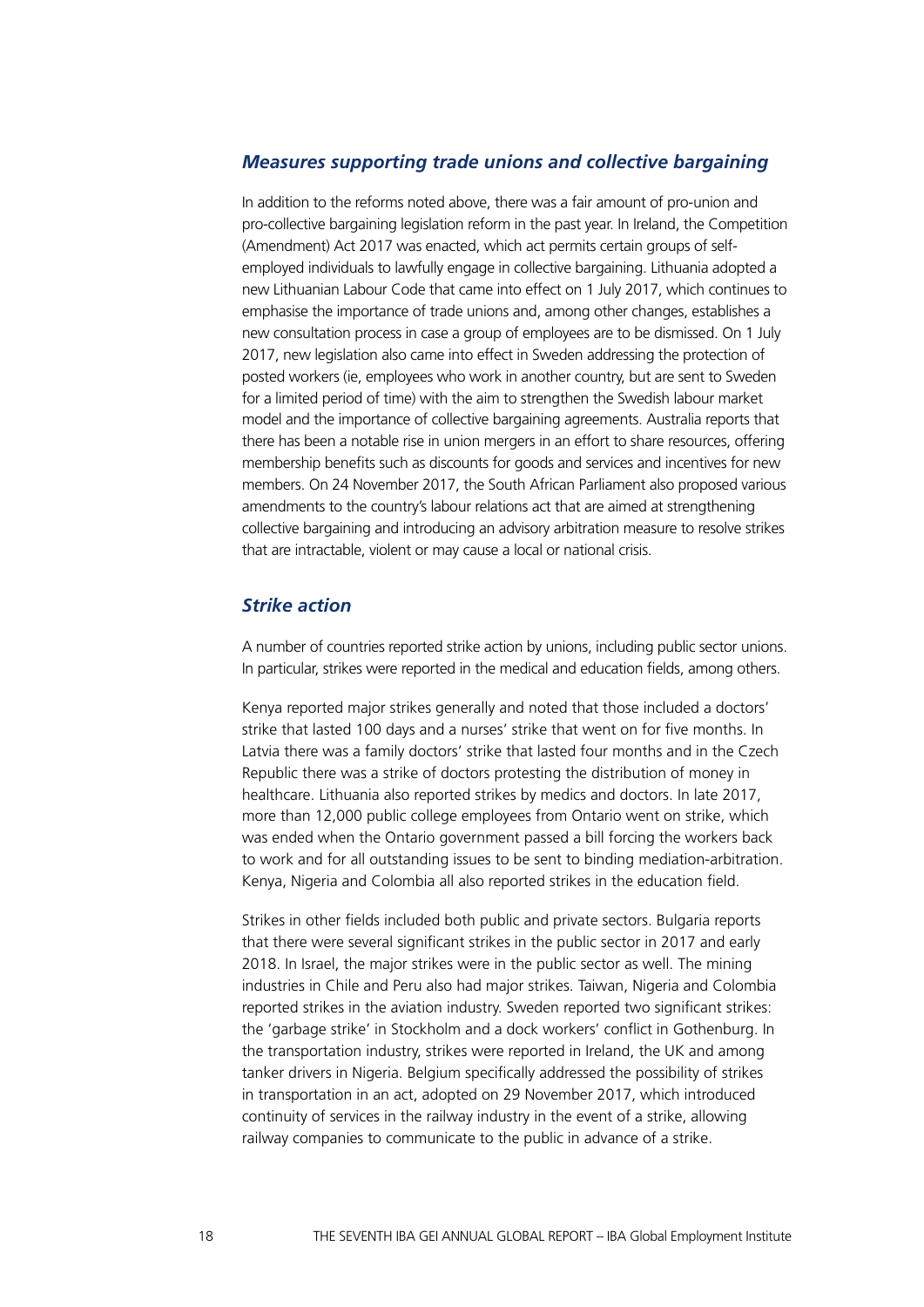#### **3.13 Executive remuneration and banking reform**

Very few country reports indicated extensive legal changes in the areas of executive remuneration, banking reform or executive accountability.

The report for Australia indicated that the Australian government has established a commission with the power to report misconduct in the banking, pensions and financial services sectors to the relevant regulatory body, and indicated that executive compensation will likely be a significant focus. In its 2017 annual budget, the government proposed that up to 60 per cent of executives' remuneration and incentive packages would be required to be deferred for at least four years.

The Chilean report indicated that the Chilean congress has proposed legislation requiring employers to disclose financial information to employees who receive variable pay based on company performance.

In Kenya, firms listed on the Nairobi Securities Exchange must now disclose executive and director pay and the form of compensation in annual financial reports, pursuant to the new corporate governance regulations by the Capital Markets Authority of Kenya.

Poland recently adopted legislation abolishing the upper compensation limit for which contributions to its pension and disability funds are required, which the Polish report notes will materially affect executive compensation. The law is not yet in force, as the amendment is currently under review by the Polish Constitutional Tribunal.

Finally, the UK has approved legislation requiring UK-listed companies with more than 250 employees in the UK to report annually on the difference in pay between their chief executive officer and their average UK worker. The regulations came into effect on 1 January 2019, with the first pay ratio reports due to appear in 2020.

## **3.14 Gender pay gap/equal pay for equal work**

Concerns regarding the continuing gender pay gap – and calls for equal pay for equal work – were seen across many countries, with several adopting or proposing laws aimed at equalising pay between men and women.

Peru adopted a law designed to ensure men and women receive equal pay for equal work. The law requires companies to create a list of job categories and compensation for each category and inform employees about the compensation relevant to their job category. In Portugal, a sweeping law was proposed under which employers will be notified if gender-based wage inequalities occur and will be obligated to follow a plan for two years to correct these inequalities. Significantly, gender-based wage discrimination may also result in a company not being eligible to enter into public sector contracts. In Sweden, amendments to the Swedish Discrimination Act became effective in 2017. The amendments require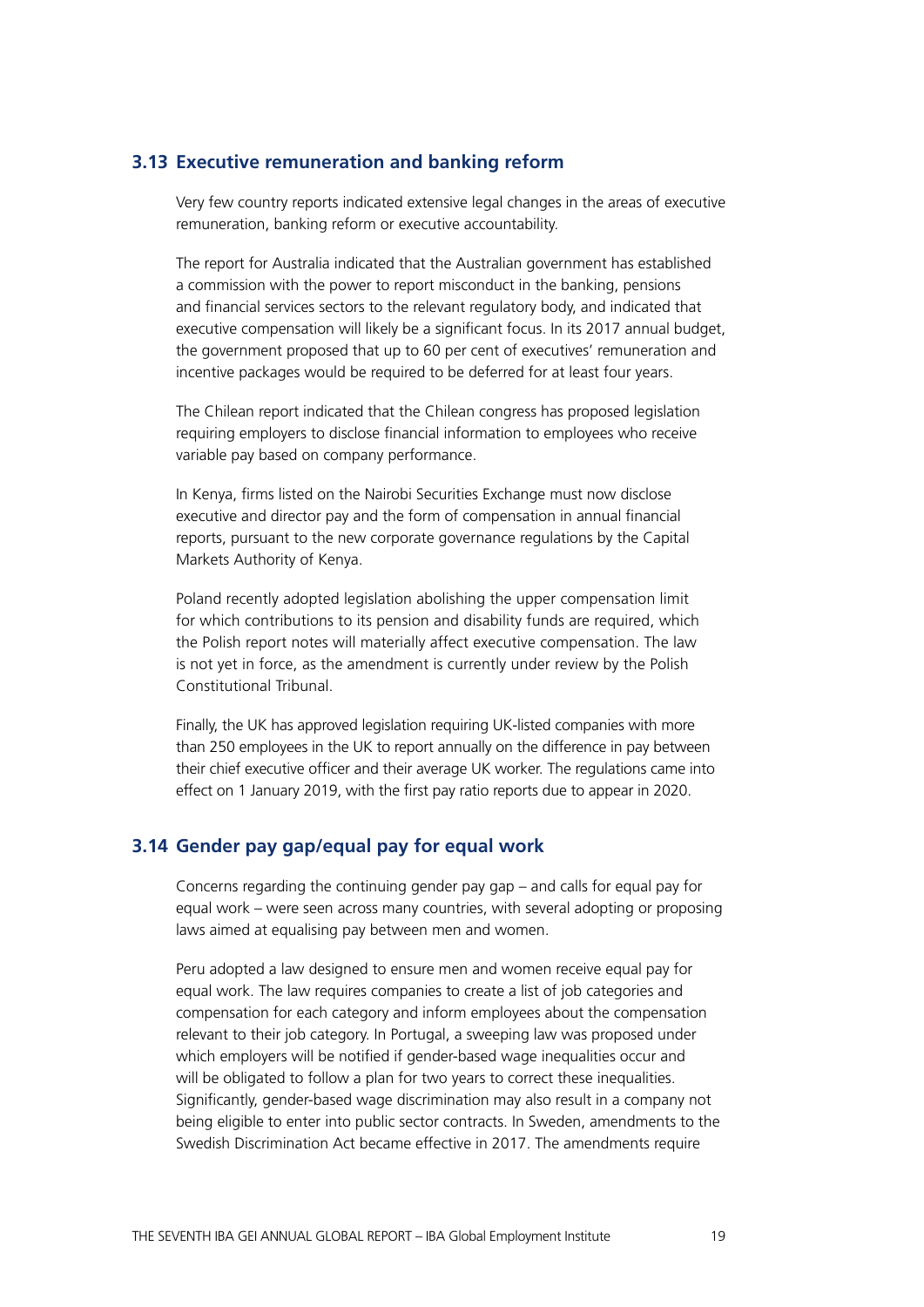that employers carry out an annual compensation survey to discover, rectify and prevent differences in male and female compensation. In the UK, employers with more than 250 employees must investigate and report information on their gender pay gap. Germany introduced pay transparency legislation that, inter alia, requires employers in establishments with more than 200 employees to provide employees with information on the criteria and mechanisms used to determine remuneration. Legislation regarding gender pay gap reporting is being considered in Canada and Ireland.

#### **3.15 Immigration and talent issues**

#### *Shortage of skilled labour*

The vast majority of the countries surveyed (excluding Chile, Cyprus, Japan and Venezuela) are experiencing a shortage of highly skilled workers. This labour shortage is the result of a number of factors, including the impact of talent migration and emigration, the availability of educational programmes and training, and the existence of sufficient economic incentives and initiatives. A number of countries surveyed (including, for example, Albania, Bulgaria, Hungary, Italy, Latvia, Lithuania, Malaysia, Poland, Portugal, South Africa, Taiwan and Ukraine) emphasised that the labour shortages in their countries were due in part to the migration of highly skilled workers to other countries. Several surveyed countries noted that the so-called 'brain drain' in their countries has been, at least in part, an economic migration caused by high unemployment rates (Albania, Italy, Mexico, Poland), comparatively low(er) or stagnant wages (Bulgaria, Latvia, Lithuania, Mexico, Taiwan), and/or rising cost of living (Taiwan). Several other countries emphasised the lack of sufficient educational and training programmes as a cause of the skilled labour shortage. For example, a handful of countries – including Kenya, Nigeria, Poland and Russia – noted the need for changes to their educational systems to incorporate market-relevant courses, increased training and mentorship programmes to ensure that individuals have the skills needed to succeed in certain occupations. Other countries, such as Estonia and Sweden, also noted that the low status (or view) of certain professional occupations in their countries often makes it difficult to encourage young people to specialise in those areas.

#### *Response to skilled labour shortage*

Nearly all the countries surveyed are taking some action to attract skilled workers. Those actions vary by country, but many of the countries surveyed are focusing their efforts on remigration plans, reducing talent migration and/or facilitating the issuance of work visas and permits for skilled workers. In countries such as Albania, Hungary, Italy, Latvia, Lithuania and Taiwan, plans to encourage the remigration and repatriation of employees include various employment and economic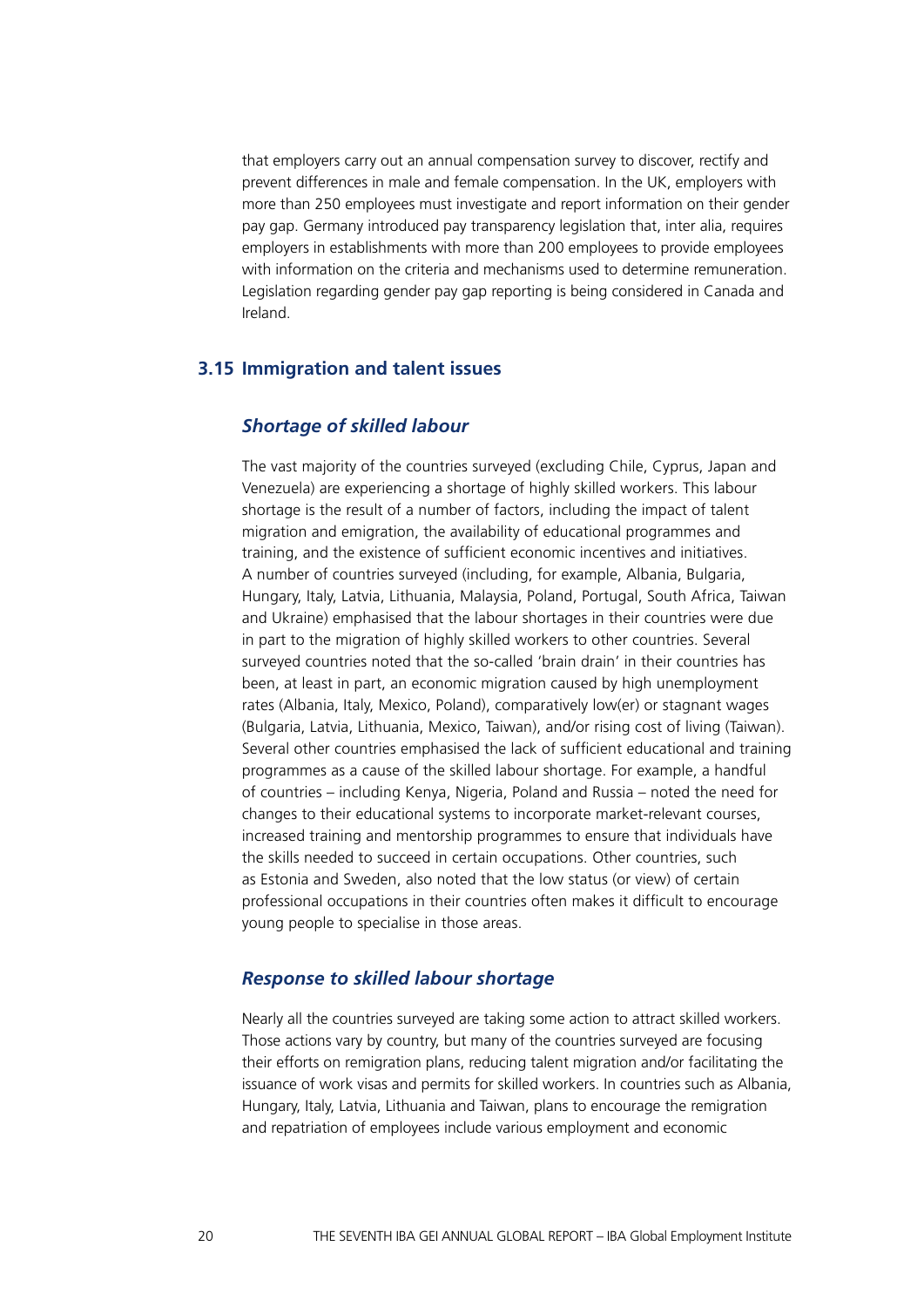incentives. Many plans offer extra financial support, housing assistance, mobility grants and other tax benefits for highly qualified workers who return to work in their home country.

A number of countries surveyed, including Hungary, Israel, Latvia, Lithuania and Taiwan, are also focusing on reducing talent outflow and migration. To do so, many of these countries are offering scholarships and new programmes of study at public universities, working to improve business conditions and economic incentives, and providing new training and employment programmes. For example, China has adopted a plan for cultivating its national skilled workforce by developing national skilful talents' training bases, creating national technical masters' studios and training technicians. Malaysia and Mexico have also adopted programmes to support career opportunities for young adults, created training programmes to improve employment skills and implemented strategies for addressing critical skills gaps and engaging top talent. Moreover, Nigeria is seeing continued growth in apprenticeship training programmes aimed at reducing the gap in professional vocational skills, and both Ireland and South Africa are also continuing work in the implementation of their respective national skills development strategies.

Many countries, including Albania, Australia, Bulgaria, Estonia, Ireland, Israel, Poland and Sweden, are also taking various steps to facilitate the issuance of work visas and permits for skilled workers. In Albania and Israel, for example, recent legal changes are expediting the process through which highly skilled foreign workers obtain permits to work and reside in the country. Bulgaria has enhanced its labour migration rules to facilitate access of both EU and non-EU nationals to the Bulgarian labour market. Estonia has also started adjusting its immigration laws and policies to meet the needs of employers by allowing larger numbers of temporary employees into the country for limited periods. Other countries, like Ireland, have altered the criteria taken into account when issuing employment permits, in an effort to balance the needs of employers with the stability of the labour market. In addition, Russia has simplified its rules for hiring highly qualified foreign workers to allow employers to attract skilled labour.

In contrast, some countries surveyed, including the Czech Republic, Denmark, Kenya, Peru, Romania and Switzerland, noted that no significant changes had been made in response to the skilled labour shortages in their countries.

#### *Protectionist policies*

Although some countries continue to relax rules to encourage the migration of skilled labour into their countries, a number of the countries surveyed (including Cyprus, Hungary, Italy, Russia, Serbia, the UK, Ukraine, and the US) noted an increase in more protectionist immigration rules and policies.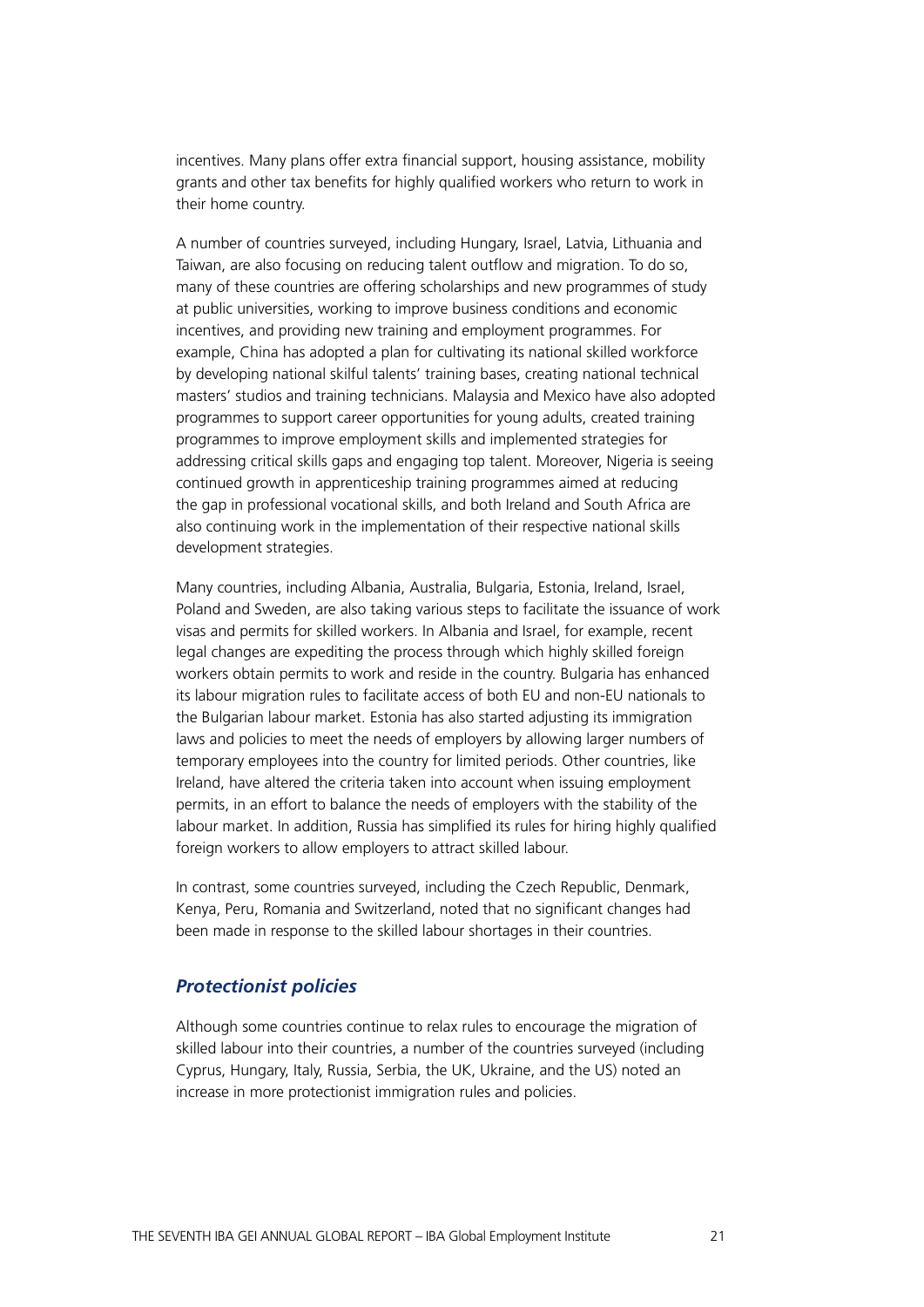#### *Recruitment, residence and workers' rights*

Many of the countries surveyed reported changes to their immigration laws related to the recruitment of foreign nationals. Some countries also reported changes concerning the right of foreign nationals employed in their countries to obtain permanent residence. In addition, some countries reported changes to the working rights and/or rights to benefits of families of foreign nationals.

Countries such as Bulgaria, China, Colombia, Germany, Ireland, Israel, Japan, Mexico, Peru, Poland, Serbia and Ukraine, for example, reported changes to their work permit and/or visa programmes to assist in the recruitment of talent. In addition, several countries, including Finland, Poland and Romania, have introduced, implemented or modified EU transfer directives (eg, Directive 2014/66/ EU) regarding the conditions of entry, residence and employment. Other countries, such as Australia and Canada, have adopted changes to their skilled migration programmes. In addition, recent changes to immigration laws in countries like Taiwan have relaxed rules for obtaining dual citizenship, benefiting both skilled and unskilled workers.

Recent changes to rules regarding residency and benefits for foreign nationals have been less common in most countries. However, several countries, including Colombia, Cyprus, Poland and Turkey, have introduced (or are introducing) changes relaxing certain residency permit rules. In some cases, these changes are designed to relax the requirements for obtaining residency permits for employees with professional qualifications desirable for a country's economy. In addition, the ability of foreign nations to obtain residency permits has also been extended in some countries (such as Sweden) that have implemented Directive 2014/66/EU. Other countries, for example, Taiwan, have also adopted laws making it easier for foreign nationals to not only gain permanent residence, but to keep it indefinitely. In addition, several countries have amended their family reunification laws and extended their laws governing the ability of family members of foreign workers to move and reside within the country. For example, Peru, South Africa and Sweden now grant certain types of family member visas. Taiwan also now extends benefits to spouses and children of foreign nationals, including the right to work in the country and to use the country's national health service.

In contrast, some countries (including, for example, Argentina, Cyprus, Denmark and the US) reported changes that have imposed stricter requirements on, or made it more difficult to obtain, permanent resident status and/or work visas. Denmark also reported a tightening of its requirements for obtaining permanent residency. In addition, in Nigeria, there is an increased emphasis on enforcement of the government's policy seeking to ensure expatriate quotas are only given to expatriates after they have satisfied certain stringent conditions. Employment priority in certain sectors is also required to be given to local talent (rather than expatriates). Moreover, changes to South Africa's immigration rules have made recruitment and retention of foreign nationals more onerous for employers.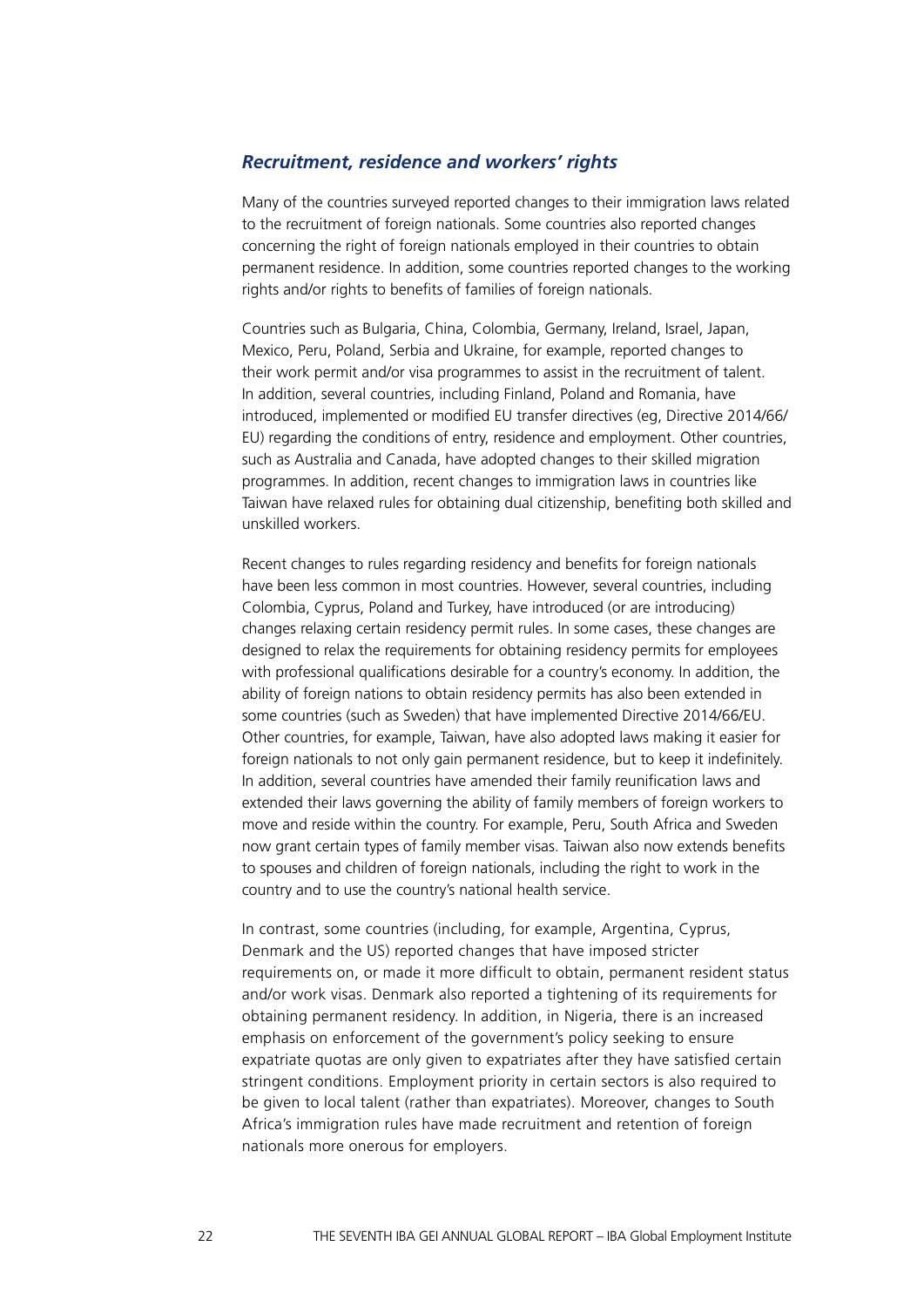# *Refugees*

Fewer than half of the countries surveyed are common destinations for foreign populations seeking refugee status. Of the countries that are considered common destinations for refugees, only some are actively encouraging the integration of refugees into society and/or the country's workforce. This is being done through educational and economic assistance programmes, training initiatives and other integration plans. For example, the Canadian government recently introduced a pre-apprenticeship programme to encourage underrepresented groups, including newcomers to the country, to explore careers in skilled trades. In addition, to help reduce barriers to employment faced by newcomers, the government is investing CAD 31.8m to launch a three-year pilot programme to support programming for newcomer women who are also members of visible minorities.

Finland is also encouraging the integration of refugees in several ways. Municipalities, employment and economic development offices and other authorities provide immigrants with guidance and advice concerning measures and services promoting integration and working life. Integration plans are also drawn up to help immigrants develop sufficient command of Finnish or Swedish and other skills and knowledge required in society and working life. Integration plans may include studies familiarising the immigrant with society, the teaching of reading and writing skills, studies complementing basic education, integration training and other personalised measures facilitating integration. The Mexican government provides assistance for individuals looking for refugee status by attending to temporary necessities of food, medical attention, clothes, residence, etc from the beginning of the procedure until the recognition of the refugee status. The Norwegian government has also established various programmes for integrating foreign populations into Norwegian society, including various skill-level and social study courses, which are mandatory for refugees.

In contrast, despite the influx of individuals seeking refugee status, some countries, such as Italy and Malaysia, do not have a national legal or institutional framework for encouraging the integration of refugees into society or the workforce. In addition, other destination countries have indicated a desire to curb the migration of refugees to their countries. For example, although the Kenyan government has historically encouraged the integration of refugees into the workforce, more recently there have been attempts to shut down the refugee camps and repatriate refugees back to their home country amid security concerns. Similarly, in the US, the current administration has supported efforts aimed at limiting the number of refugees (and other foreign nationals) entering the country.

#### *Establishment of foreign branches and subsidiaries*

More than two-thirds of the countries surveyed have not experienced any changes in the laws relating to the establishment of a branch or subsidiary of foreign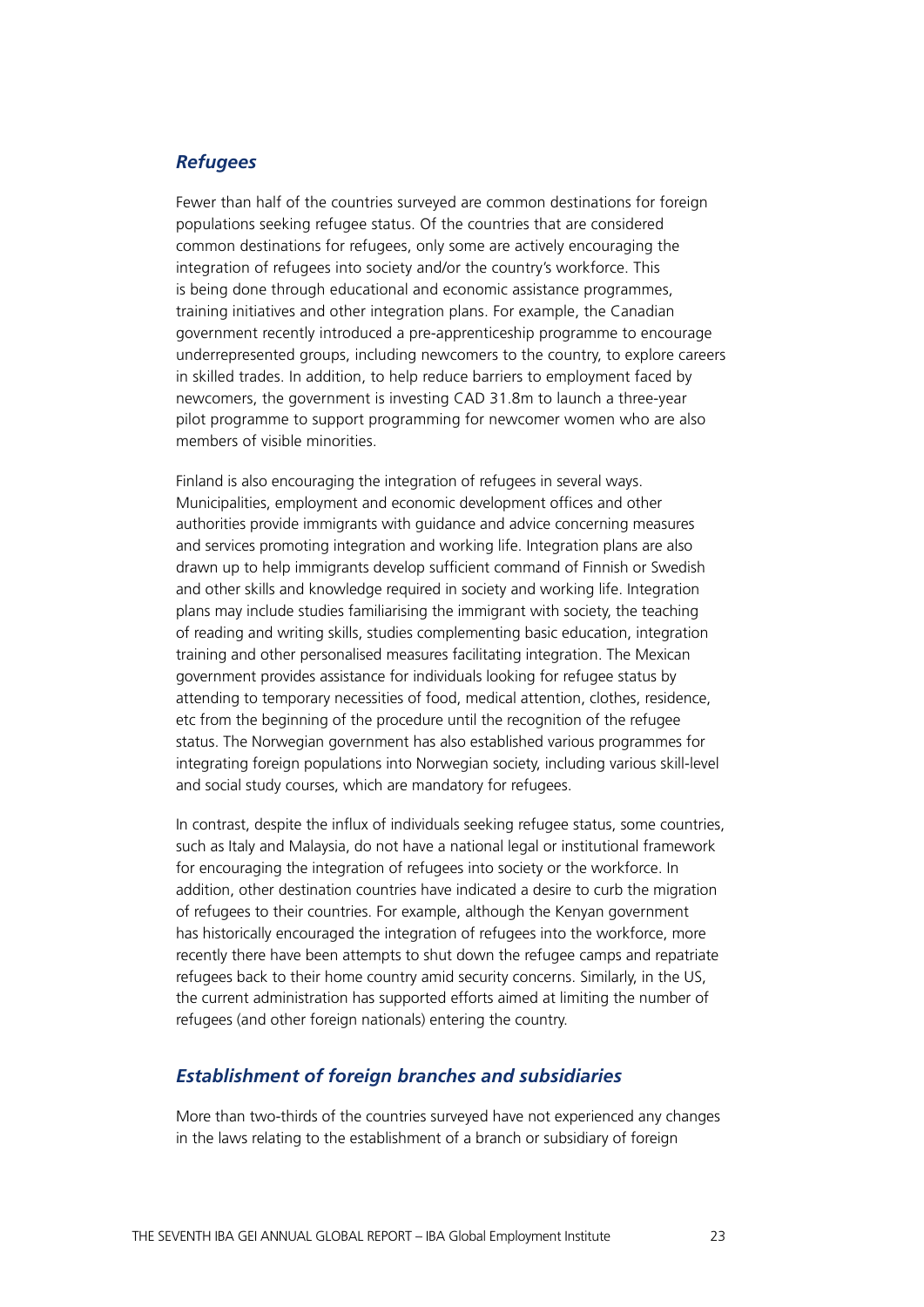company in their countries. When a foreign company permanently establishes a branch or subsidiary in another country, the company is typically subject to income taxes in such country. According to a number of the countries surveyed, taxes may be determined under the country's general tax laws, a double taxation agreement with the company's home country or a treaty.

# *Mobility and outsourcing*

Nearly half of the countries surveyed are seeing companies move to other locations to gain access to new labour markets. Outsourcing is also common in many countries. Several countries noted the prevalence of outsourcing in human resources, administration and payroll (Canada, Chile, Germany, Norway and the UK), technology and IT (Canada, China, Denmark, Germany and Israel) and manufacturing and industrial facilities (Japan, Sweden, the UK and the US). Artificial intelligence also drives companies to rethink their operating model, creating support structures of independent crowd workers or online or digital platforms ('platform economy') next to the core activities performed by their own employees.

#### *Post-merger integration challenges*

None of the countries surveyed reported any significant developments or changes in human resources law and practice in their countries relating to post-merger integration, including cross-border cultural changes. However, a handful of countries (including China, Israel, Mexico, Portugal, Romania, Russia, Sweden, and Taiwan) noted that some companies are continuing to spend money on job and cultural training programmes for employees. In some countries, companies are spending more money on such programmes, while in others, the funding for this type of training remains the same (with no significant change or increase).

#### **3.16 Impact of recent political and world events**

With respect to recent political and world events, including Donald Trump's presidency and Brexit, most countries acknowledged that they expect some inevitable changes, but the extent of those changes remains to be seen.

In terms of President Trump, most countries see potential issues related to his administration's restrictive immigration policies and high US tariffs on steel and other products. Should Trump decide to restrict access to the US labour market for European workers, EU Member States may take countervailing measures regarding US workers. It also remains to be seen whether Trump will deliver on US commitments to the recent EU–US privacy shield. With respect to North America, a renegotiation of NAFTA could affect the movement of workers between the US, Canada and Mexico. In Asia, the recent trade war between China and the US could impact relations between both countries and affect the global mobility of talent.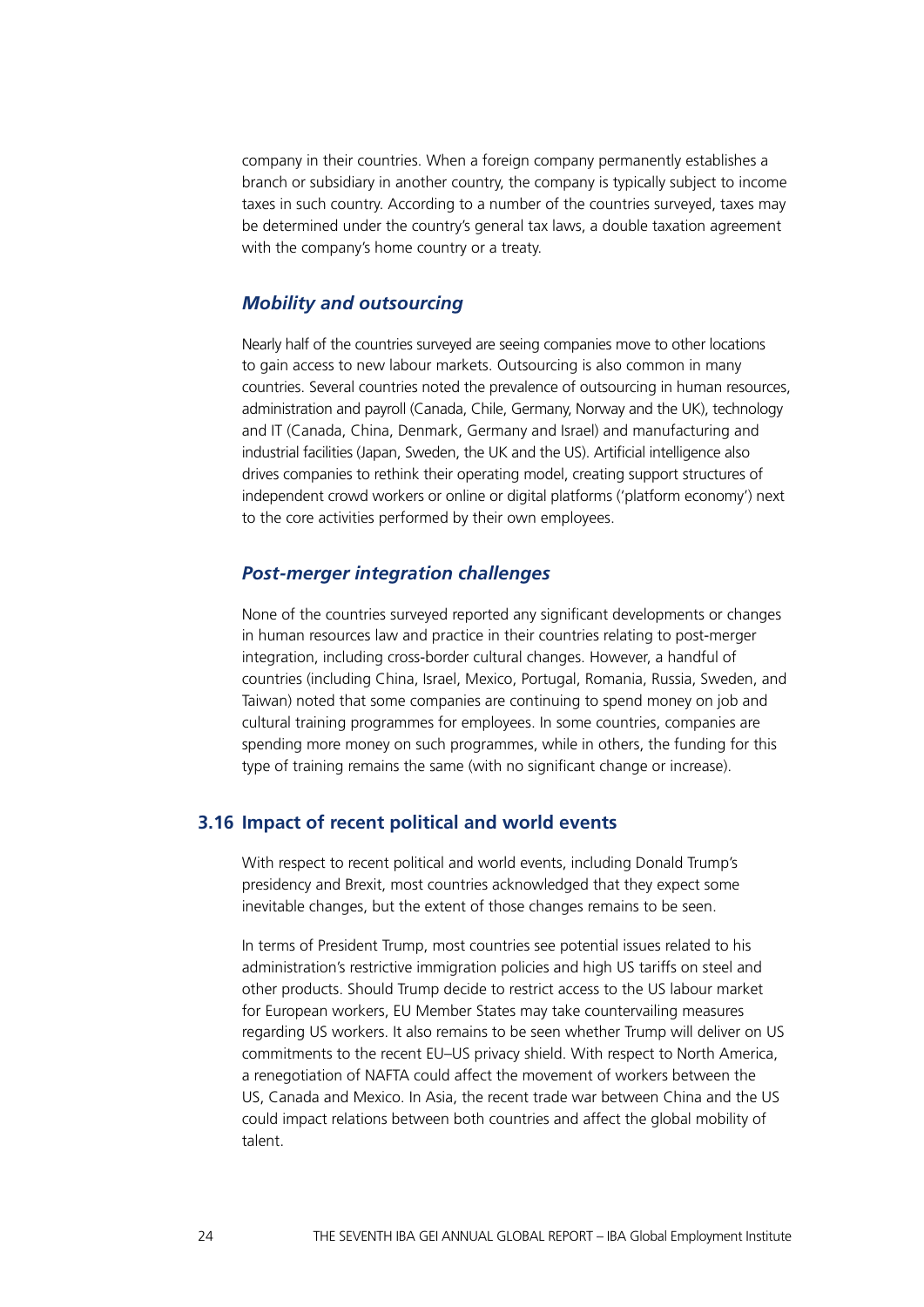In terms of Brexit, the main concern of most countries – especially those with deals currently in place with the EU – involve operational issues for businesses due to changes in immigration and worker laws, which could impact the mobility of employees and migrant workers. A crucial issue involves the ability of the UK and the EU to negotiate new rules granting employees the right to live and work across the EU (and the UK) without restrictions. Conversely, some EU Member States see a unique opportunity to convince companies currently located in the UK to move their operations, so these companies can maintain the benefits associated with doing business in an EU country after Brexit. Similarly, some UK citizens may be interested in acquiring or reacquiring citizenship from another EU country. Brexit might also trigger a new wave of EU social legislation as it is commonly admitted that the UK was one of the main opponents to the further expansion of such legislation. Another question involves which parts of EU law will continue to apply in the UK. However, because EU directives only become fully applicable when transposed into national law, many parts of the UK social law will remain unaffected unless national legislation is repealed, which seems unlikely. Brexit will also impact the UK with respect to the GDPR and how the UK will be classified in terms of data protection regulations.

#### **3.17 Global leadership issues**

Many countries reported that the most likely human resources issue to generate litigation has remained unfair dismissals and issues surrounding termination of employment. The interpretation of collective bargaining agreements and non-compete enforcement were also commonly cited litigation items, as was occupational safety and accidents in the workplace. Finally, anti-discrimination lawsuits and equal treatment based on gender, race and religion were also areas where litigation has frequently occurred in the past year.

Current human resources challenges varied by country, however, a number of common themes were reported as challenges facing human resource professionals across several countries. Many countries reported a heightened focus on adequate and effective equal opportunity laws and the treatment of women in the labour market, including addressing the gender pay gap. Countries also reported seeing a new challenge in addressing the #MeToo movement, the continued focus on allegations of harassment and how an employer should properly handle those allegations. The unique characteristics of millennials were also pointed to as a particular challenge, with millennials often looking for flexible work arrangements, a collaborative work environment, non-traditional employment forms and an appropriate work–life balance. Certain countries also reported expecting a large number of retirees in the near future and, accordingly, having to handle issues surrounding pension policy and regulation of pension schemes. Finally, many countries noted talent shortages and the need for education reform to develop a workforce that has the skills needed, as job requirements change due to technological advances and automation.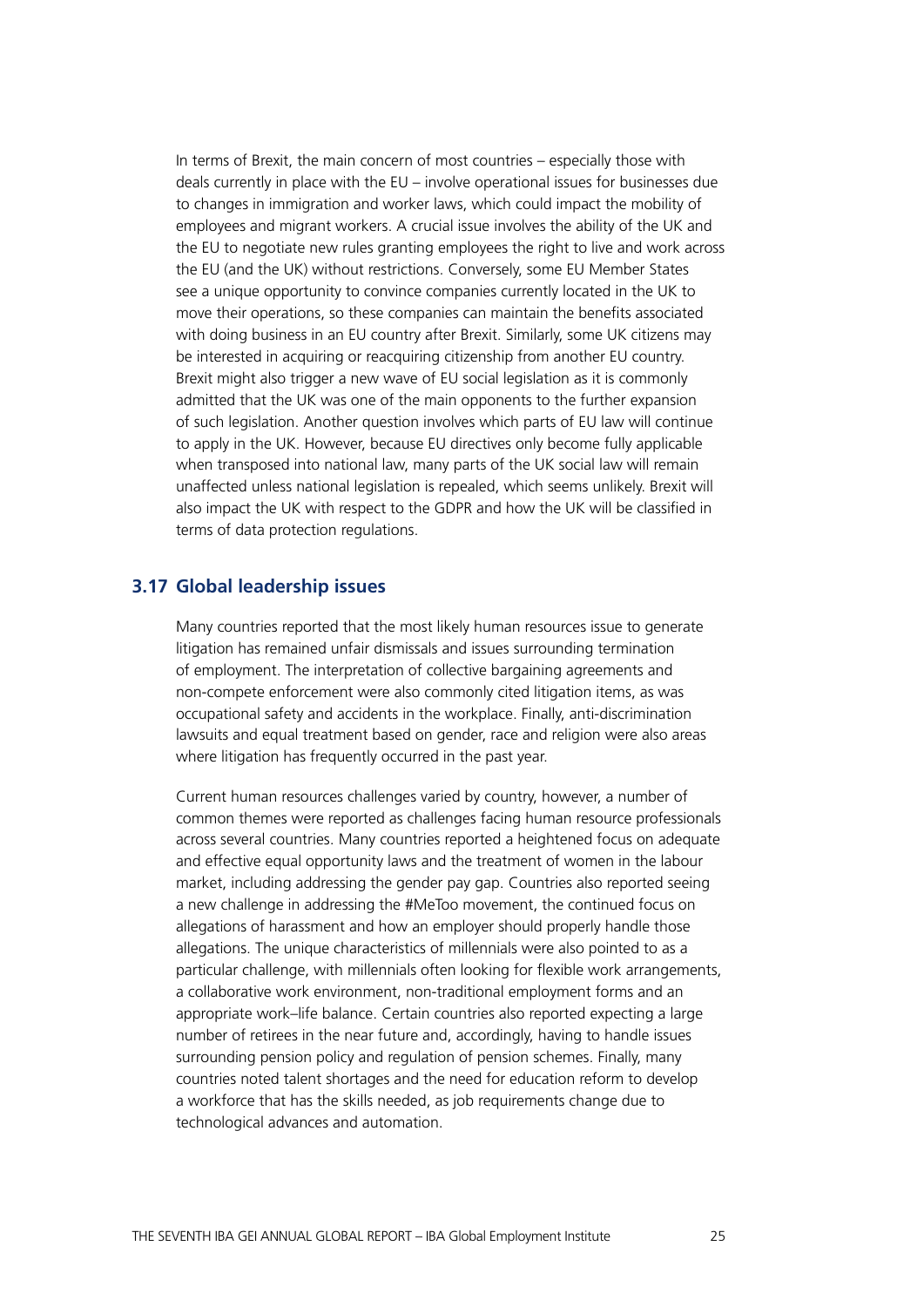Dealing with technological advancements remains a focal point and has led to challenges associated with working remotely, data privacy protection and cybersecurity. These are challenges that many countries reported existing today and that they expect to last over the next five to ten years. Looking forward, countries reported that artificial intelligence and robotics were expected to be an upcoming challenge, particularly how their workforce may have to adapt to available jobs. In addition, the 'uberisation' of the labour market, with technology leading to a challenge of the classic divide between employees and self-employed contractors, and atypical employment relationships, were items that both present a challenge today and are expected to be a continuing challenge in the next several years.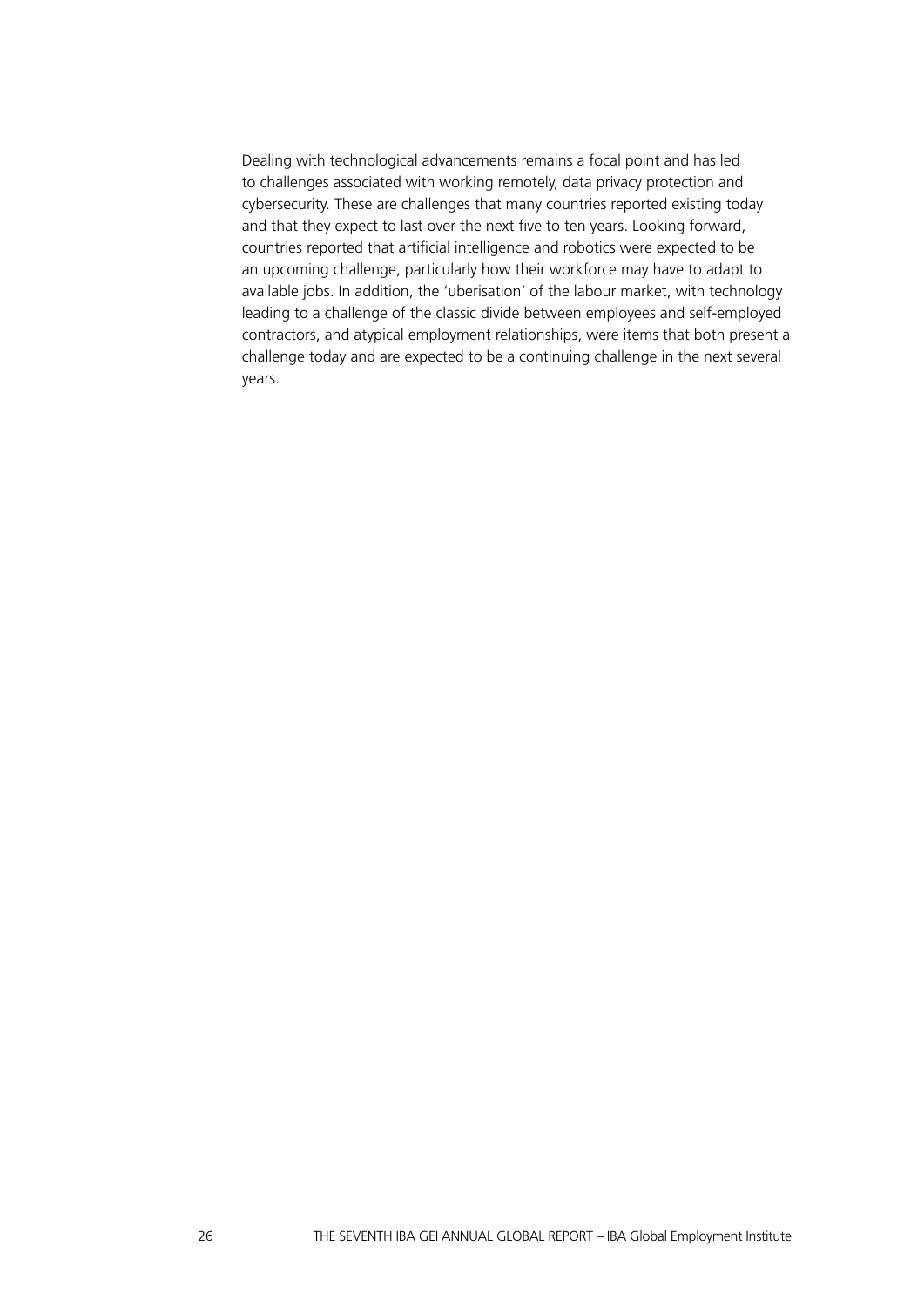# **4. Conclusions**

#### *Technology and data privacy*

The increasing role of technology is seen by many countries as a driver of certain shifts in the labour market, including shortages in skilled workers and increases in remote working and alternative employee/employer working relationships. However, many countries are grappling with how to manage the use of technology, and data privacy and security are a focal point for the majority of countries surveyed. European countries have recently been focused on implementing the EU General Data Protection Regulation (GDPR), which became effective 25 May 2018. Many EU members have adopted countryspecific provisions in certain areas, such as employment data and trade secrets, and a number of non-EU countries have also implemented GDPR (or similar laws) through national legislation. Several countries have also adopted laws regarding notification of privacy breaches.

While many countries reported concerns about the impact of artificial intelligence on certain sectors of the labour market, few countries have seriously considered or adopted legal rules governing the use of artificial intelligence in the workplace.

#### *Labour market mobility*

Fewer than half of the countries surveyed are common destinations for foreign populations seeking refugee status. Many of these countries are also witnessing skilled labour shortages, driven primarily by high unemployment and stagnant wages, which the influx of refugees could exacerbate. Of those countries that are destinations for refugees, some are actively encouraging the integration of refugees into society and the country's workforce through education, apprenticeships, and other training initiatives.

In contrast, some countries that may have previously been seen as desirable destinations for refugees have become less attractive due to those countries' increasing protectionist policies, which make it harder for refugees to enter these countries. Many countries expressed concern about the impact of increasing protectionism on labour mobility, particularly on the part of the US. Brexit is also expected to impact the mobility of workers within Europe, with some countries expressing concerns about operational issues expected to arise due to changes in immigration and worker laws, and other countries seeing an opportunity to attract companies currently located in the UK to the EU to maintain the benefits associated with doing business in an EU country after Brexit.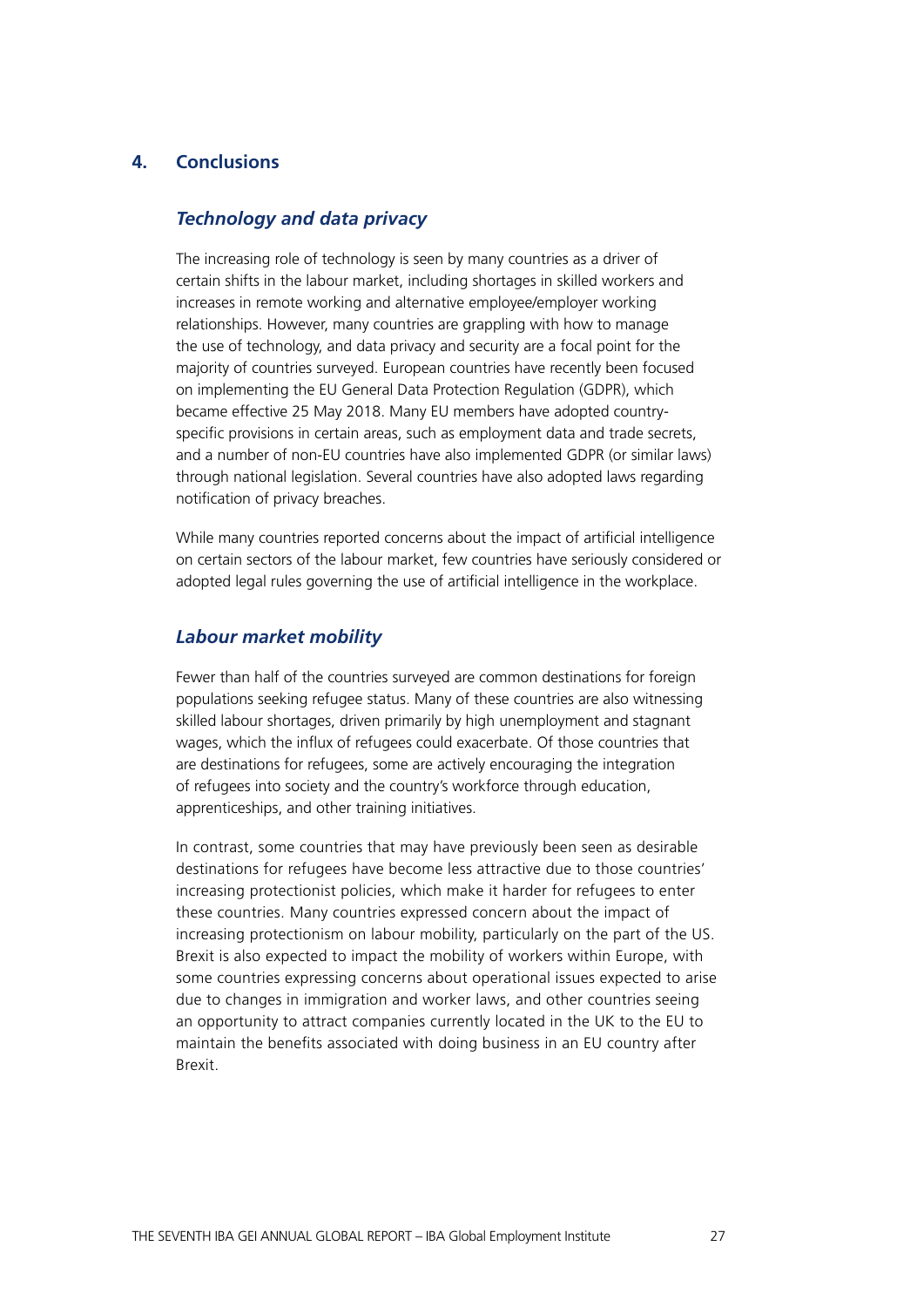#### *Gender and diversity issues*

Concerns regarding the continuing gender pay gap, and calls for equal pay for equal work, were seen across many countries, with a few countries adopting or proposing laws aimed at equalising pay between men and women. Several of these laws focused on the identification of gender pay gaps by requiring compensation to be reviewed and reported by gender. Professionals in many countries expect to see equal opportunity and pay to be one of the main human resources challenges their countries will soon face.

While many countries reported that the #MeToo movement has resulted in a growing social and legal awareness regarding workplace harassment and discrimination, few countries have adopted legislation to address these issues. Employer-sponsored training on harassment and discrimination is seen on a limited basis but is generally not required by legislation. It was noted by a number of countries that employers expect challenges in the handling of allegations of harassment to be ongoing.

While laws requiring diversity in employment exist in many countries, compliance with these laws varies, appearing to be greatest in Northern European countries and within multinational corporations. Diversity laws most typically target gender diversity, with few countries adopting laws promoting diversity in religion or disability.

#### *Other trends*

- Collective bargaining and strike action: There was a mix of efforts aimed at regulating collective bargaining and industrial action, ranging from more employer-friendly rules requiring arbitration to resolve conflicts, to unionfocused laws encouraging employee organising and activity. A number of countries reported strike action, particularly in the medical and education fields.
- Flexible working: Flexible working arrangements have continued to gain acceptance across most countries, with many reporting that remote working (or telecommuting) and flexitime (flexibility in when hours are worked) are becoming increasingly common. These trends appear to be driven primarily by improved technology and employee demand, although some countries have adopted legislation in this area.
- PARENTAL LEAVE: The questionnaires showed a general continued trend of moderate increases in parental leave length and compensation, as well as a new trend among many countries of expanding the definition of parent to entitle additional types of non-biological parents (including domestic partners/cohabitants, same-sex spouses and surrogate parents) to parental leave.
- RETIREMENT AND TERMINATION: As in prior years, countries are continuing to expect employees to remain in the workforce longer, with many countries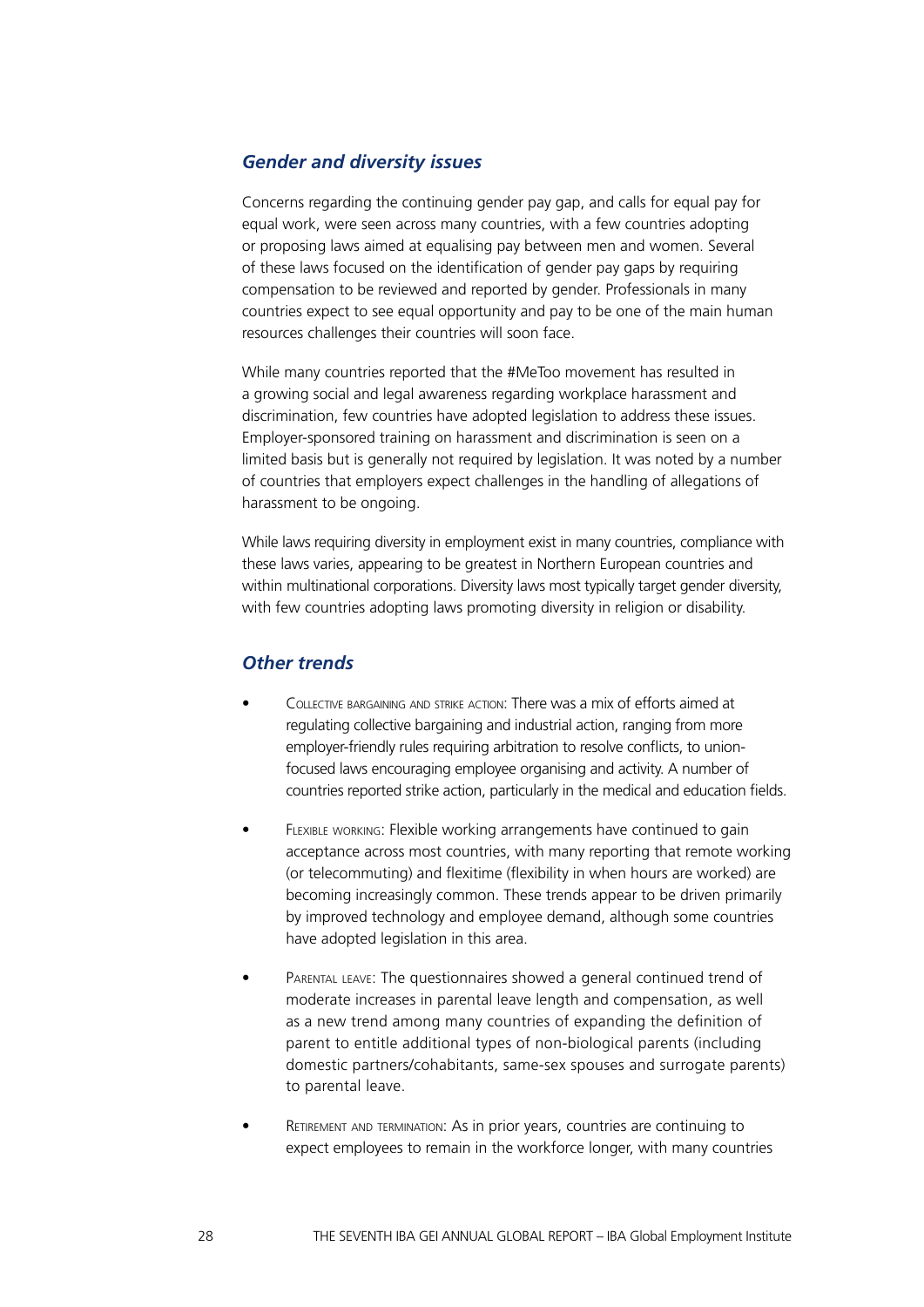increasing retirement ages and pensionable service requirements. Some countries have implemented legal rules protecting older workers from unfair dismissal, which is part of a larger trend of countries penalising employers for wrongful termination. In response, employers are being increasingly careful about adhering to dismissal procedures in their countries.

- Whistleblowing/anti-corruption: Many countries adopted new whistleblowing and anti-corruption legislation, or saw prior laws take effect, in 2017 and 2018. Much of this legislation has been aimed at expanding and enhancing rules and systems that have previously been introduced, typically in the form of increased protections for whistleblowers.
- EMPLOYEE STRESS AND MENTAL HEALTH: Although employee stress, mental health and related absenteeism continue to be concerns across many of the surveyed countries, these issues are still primarily being addressed by employers rather than the government, and few countries have attempted to quantify or resolve these issues on a national level.
- **EMPLOYMENT LITIGATION: Workplace litigation has been most common in the areas** of unfair dismissals and termination of employment, interpretation of collective bargaining agreements, non-compete enforcement, occupational safety and discrimination.
- FUTURE EMPLOYMENT-RELATED CHALLENGES: Going forward, the human resources areas expected to present the greatest challenges include: gender harassment and pay gaps; millennial demand for flexible work and nontraditional employment arrangements; an increasing number of retirees creating a strain on pension schemes; talent shortages; and data privacy.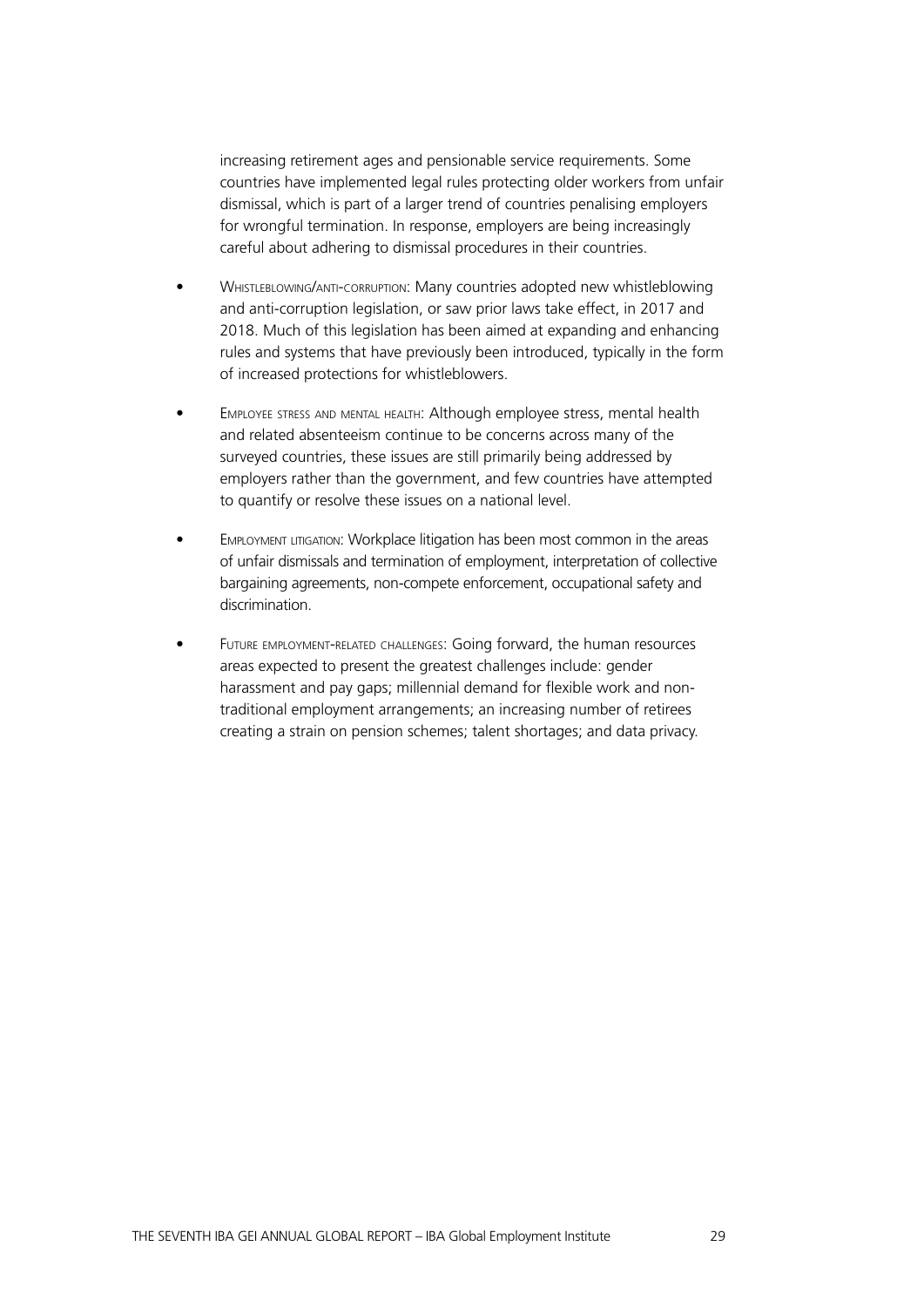# **5. About the IBA and GEI**

The International Bar Association Global Employment Institute was established in early 2010. Its primary purpose is to develop a global and strategic approach to the main issues in the human resources and human capital fields for multinationals and worldwide institutions.

The Executive Council Officers of the IBA GEI are:

- CO-CHAIR: Dirk Jan Rutgers
- CO-CHAIR: Anders Etgen Reitz
- SENIOR VICE-CHAIR: Els de Wind
- VICE-CHAIR FOR INSTITUTIONS: Ignacio Funes de Rioja
- VICE-CHAIR FOR MULTINATIONALS: Gerlind Wisskirchen
- VICE-CHAIR FOR KNOWLEDGE MANAGEMENT: Johan Lubbe
- VICE-CHAIR FOR PROJECTS AND PUBLICATIONS: Jelle Kroes
- VICE-CHAIR FOR COMMUNICATIONS: Antony Hyams-Parish
- VICE-CHAIR OF MEMBERSHIP: Oscar de la Vega
- SECRETARY: Chris Van Olmen
- TREASURER: Gunther Mävers
- COUNCIL MEMBERS:
	- 1. Donald Dowling
	- 2. Regina Glaser
	- 3. Todd Solomon
	- 4. Philip Berkowitz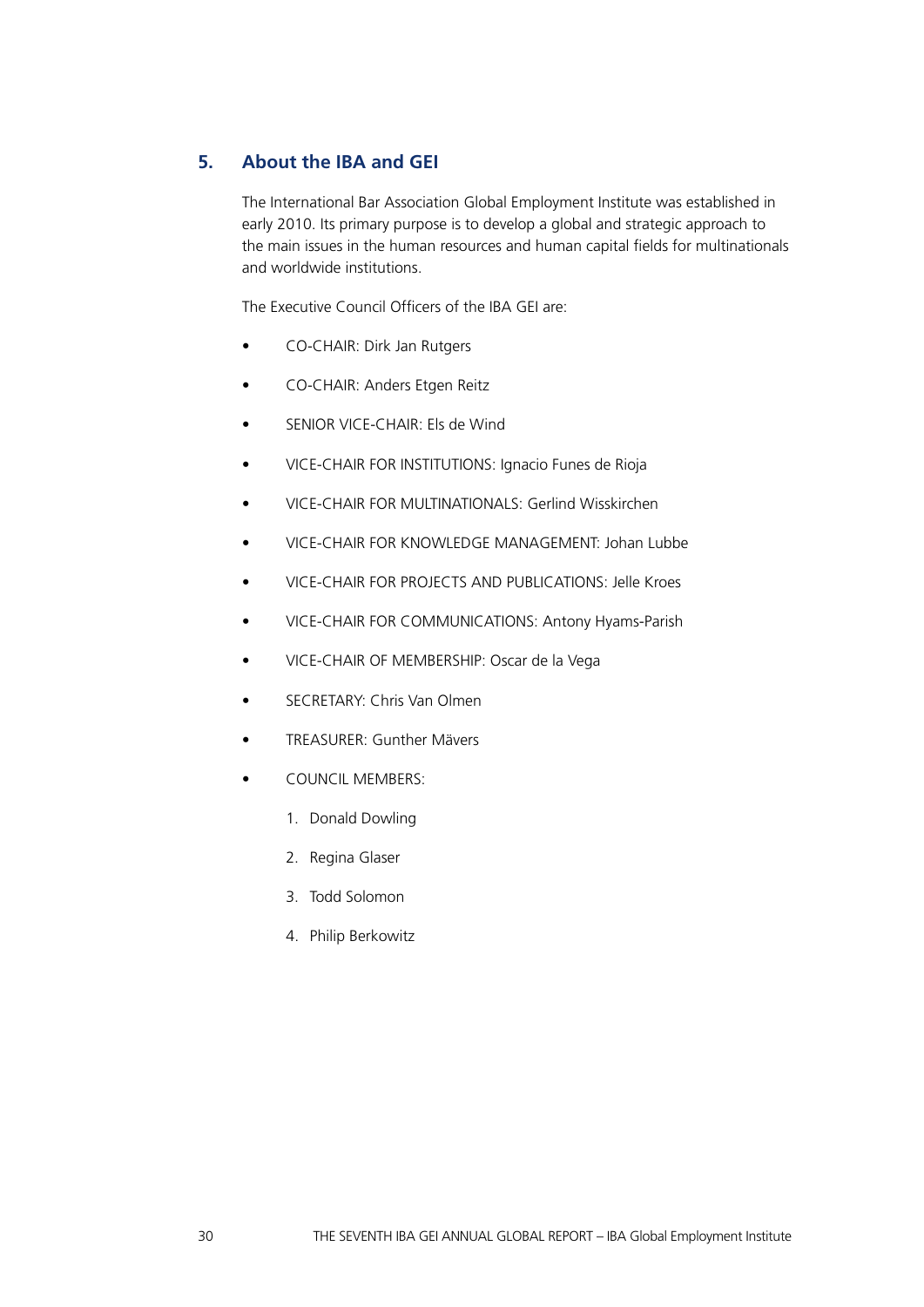# **Schedule 1: Countries and Lawyers**

# **Albania**

Jonida Braja (Wolf Theiss)

## **Argentina**

Juan Javier Negri and Facundo Pueyrredon (Negri & Pueyrredon Abogados) – Employment and immigration law

# **Australia**

Adrian Morris and Hannah Martin (Ashurst) – Employment and immigration law

# **Belgium**

Nicolas Simon and Chris Van Olmen (Van Olmen & Wynant) – Employment law

# **Bulgaria**

Youliana Naoumova (Djingov, Gouginski, Kyutchukov & Velichkov) – Employment and immigration law

# **Canada**

Patrick Benaroche (Stikeman Elliott) – Employment and immigration law

#### **Chile**

Oscar Aitken (Carey) – Employment and immigration law

# **China**

Annie Li (Chen & Co) – Employment and immigration law

# **Colombia**

Lorena Arámbula (Dentons Cardenas & Cardenas) – Employment and immigration law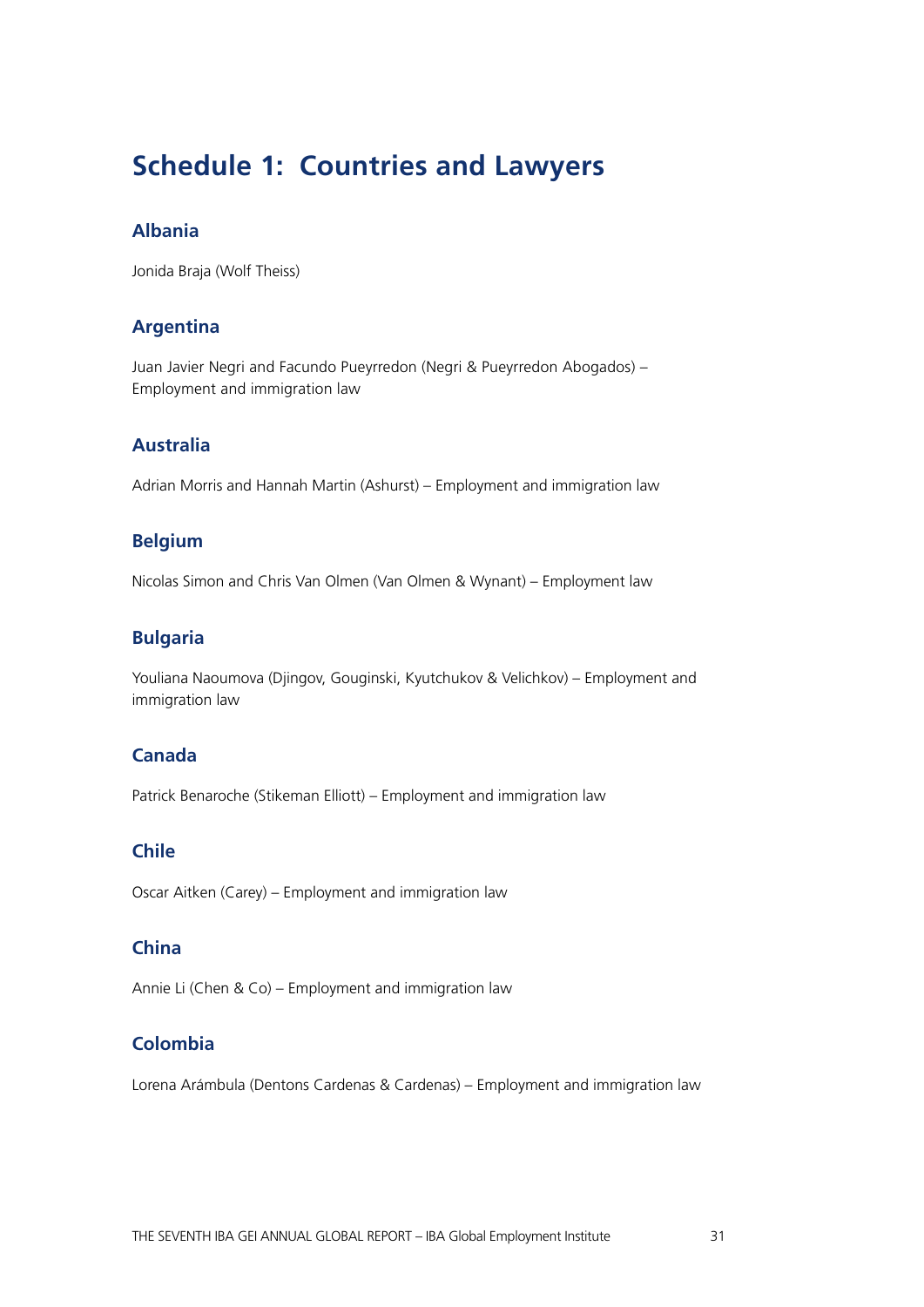# **Cyprus**

Andreas Thoma (George L. Savvides & Co) – Employment and immigration law

# **Czech Republic**

Oldřich Baroch and Andrea Krásná (Baroch Sobota) – Employment and immigration law

#### **Denmark**

Anders Etgen Reitz (IUNO) – Employment and immigration law

# **Estonia**

Karina Paatsi and Martin Simovart (COBALT) – Employment and immigration law

## **Finland**

Jani Syrjänen (Borenius) – Employment and immigration law

#### **France**

Caroline André-Hesse (Ayache Salama) – Employment law

#### **Germany**

Gunther Mävers (michels.pmks) – Immigration law

Michael Magotsch (Bryan Cave Leighton Paisner) – Employment law

#### **Hungary**

Hedi Bozsonyik (Szecskay) – Employment and immigration law

#### **Ireland**

Duncan Inverarity (A&L Goodbody) – Employment and immigration law

#### **Israel**

Tsvi Kan-Tor and Daniel Aspiro (Kan-Tor & Acco) – Employment and immigration law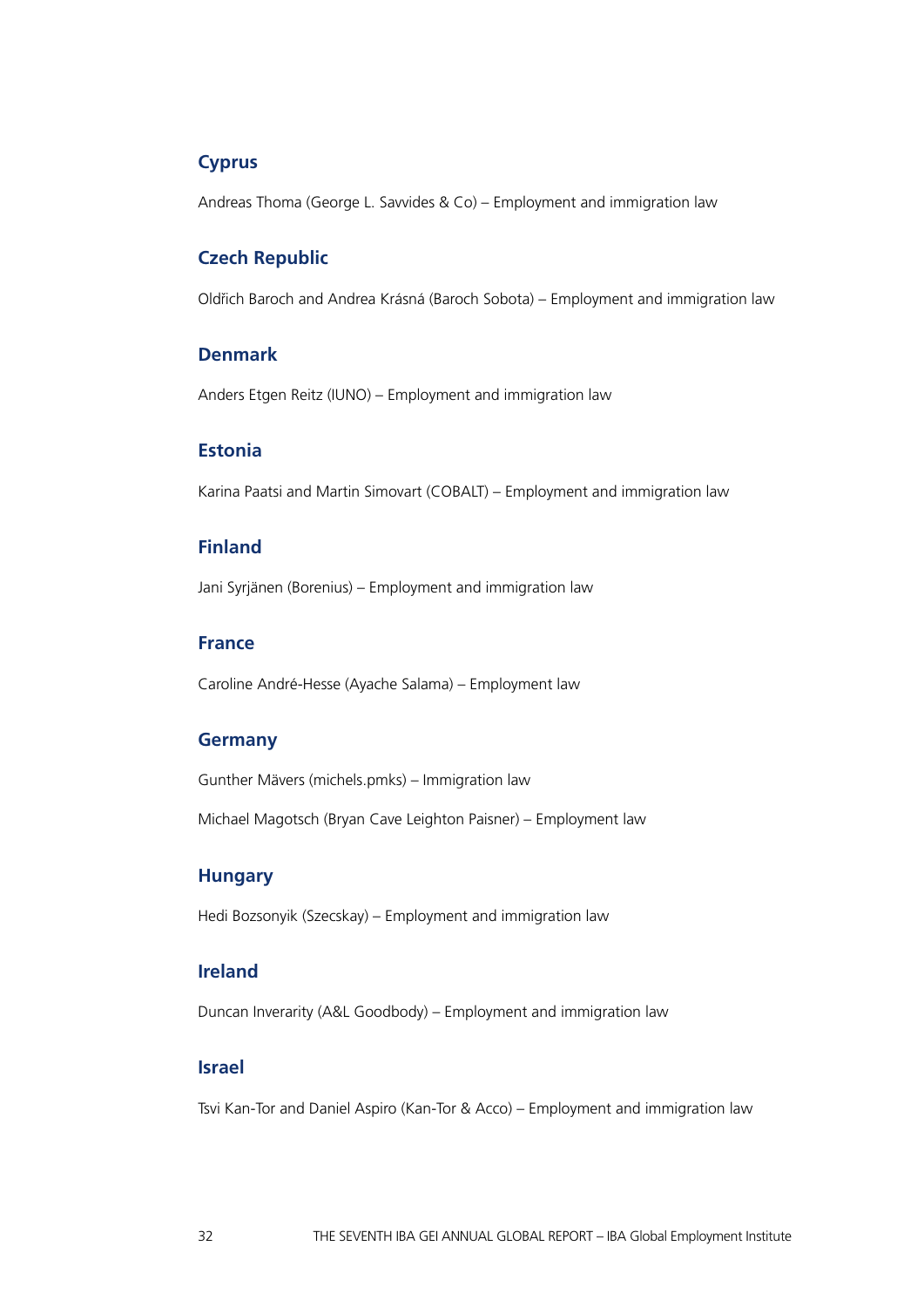# **Italy**

Marco Mazzeschi (Mazzeschi Srl) – Immigration law

Angelo Zambelli (Grimaldi) – Employment law

#### **Japan**

Masako Banno (Okuno) – Employment and immigration law

# **Kenya**

Sean Omondi (Bowmans) – Employment and immigration law

# **Latvia**

Sintija Radionova (Primus) – Employment and immigration law

# **Lithuania**

Robert Juodka (Primus) – Employment and immigration law

#### **Malaysia**

Vijayan Venugopal (Shearn Delamore & Co) – Employment and immigration law

# **Mexico**

Francisco Peniche Beguerisse (Creel) – Employment and immigration law

# **Netherlands**

Martin Beijneveld (Adriaanse van der Weel) – Employment law

#### **Nigeria**

Kunle Obebe and Bode Adegoke (Bloomfield) – Employment and immigration law

#### **Norway**

Vegard Gjertsen, Anders Sundsdal, Ane Kallmyr Lerheim (Thommessen) – Employment and immigration law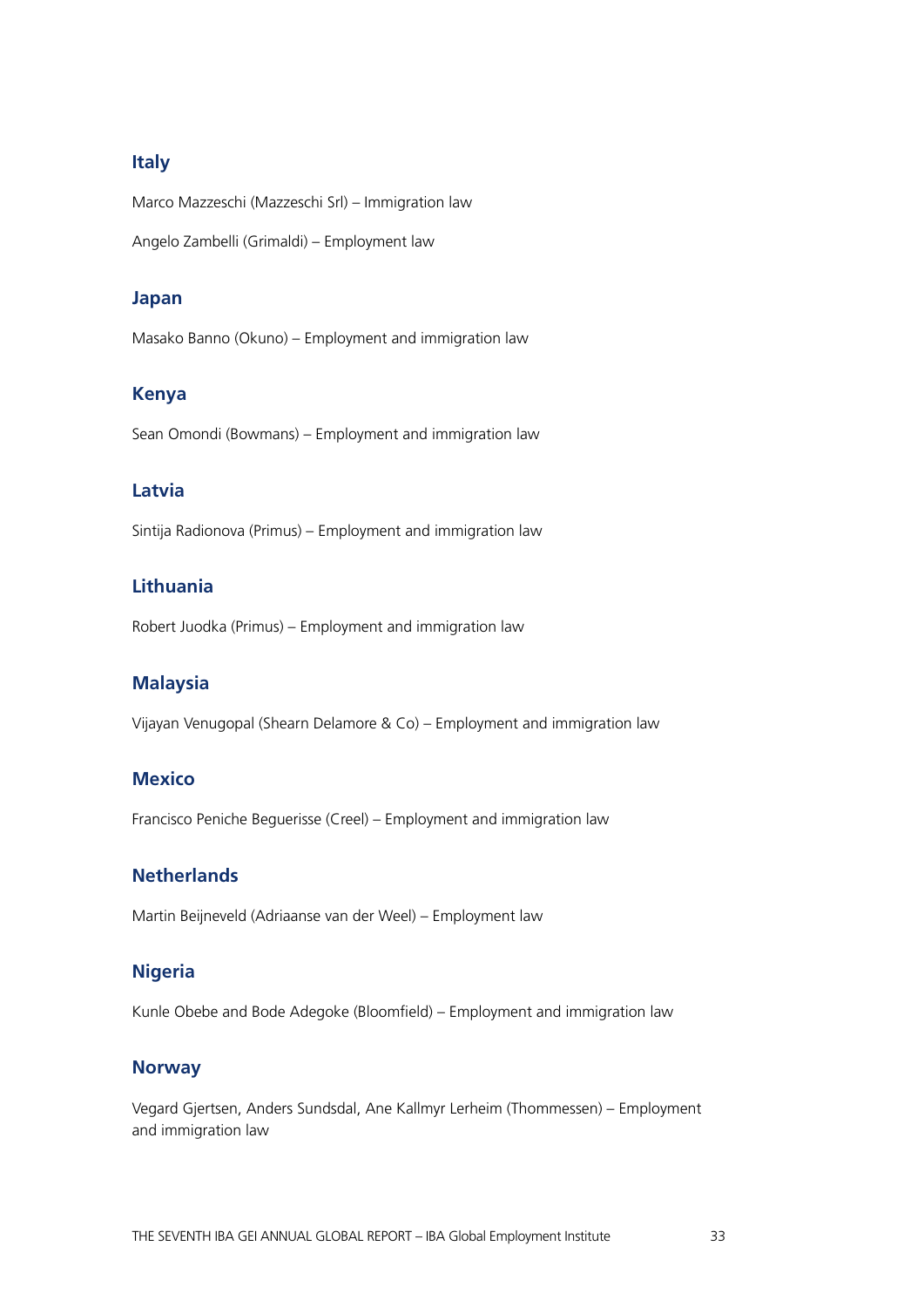#### **Peru**

Mario Pasco Lizárraga (Rodrigo, Elias & Medrano) – Employment and immigration law

#### **Poland**

Bartłomiej Raczkowski (Bartłomiej Raczkowski Paruch) – Employment and immigration law

#### **Portugal**

Sofia Costa Lobo and Susana Afonso (CMS Portugal) – Employment and immigration law

# **Romania**

Ileana Glodeanu (Wolf Theiss) – Employment and immigration law

# **Russia**

Irina Anyukhina (ALRUD) – Employment law

# **Serbia**

Milena Papac (Karanovic & Partners) – Employment and immigration law

# **South Africa**

Irvin Lawrence (ENSafrica) – Employment and immigration law

# **South Korea**

Thomas Pinansky (Barun Law) – Employment and immigration law

# **Sweden**

Jonas Lindblad and Charlotte Forssander (VINGE) – Employment and immigration law

# **Switzerland**

Ueli Sommer (Walder Wyss) – Employment and immigration law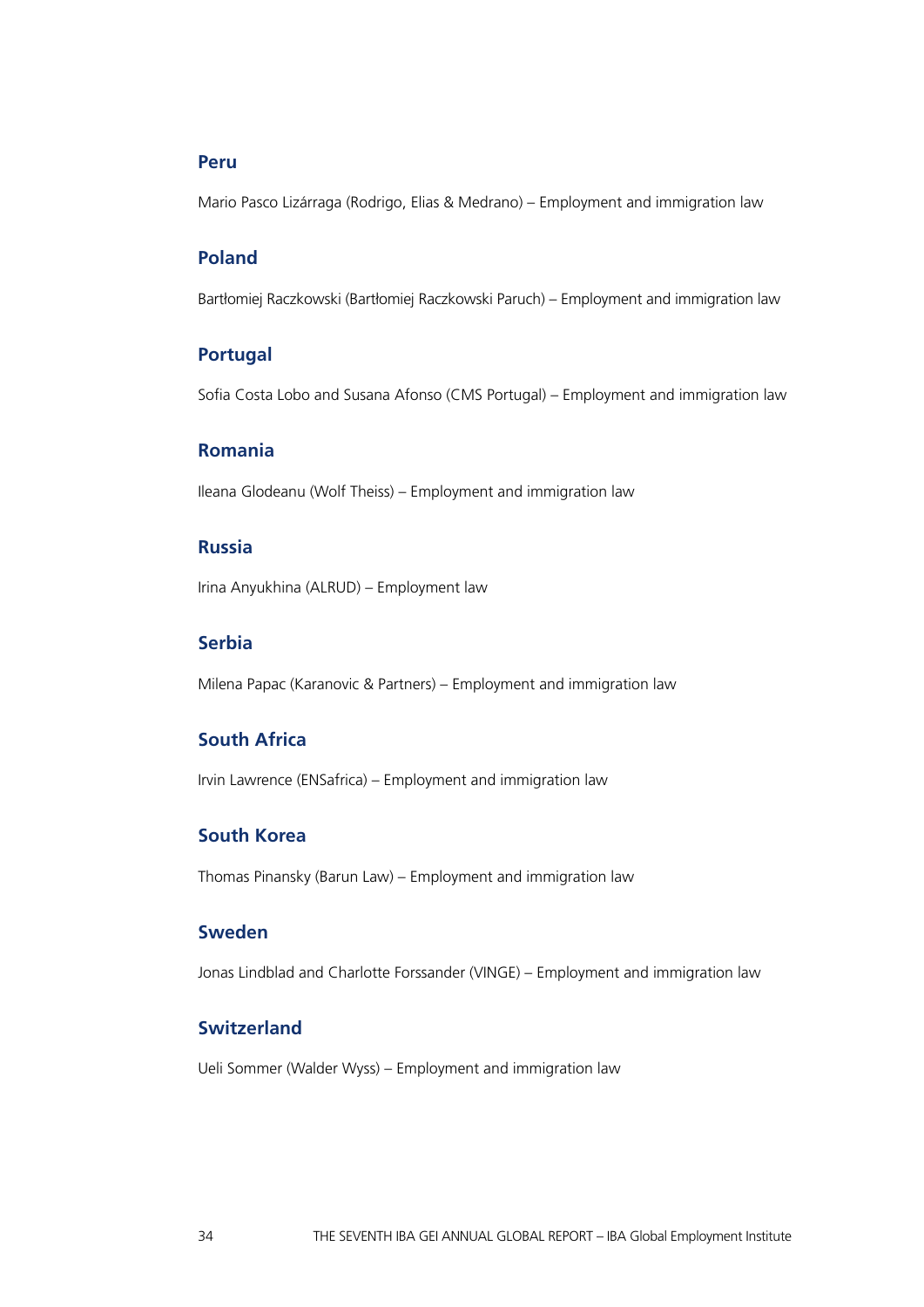# **Taiwan**

Christine Chen (Winkler Partners) – Employment and immigration law

# **Turkey**

Batuhan Sahmay (Bener Law Office) – Employment and immigration law

# **United Arab Emirates**

Rebecca Ford (Clyde & Co) – Employment and immigration law

# **United Kingdom**

Paul McGrath and Ludovica Rabitti (McDermott Will & Emery) – Employment and immigration law

# **United States**

Kerry Mohan (Quarles & Brady) – Employment and immigration law

# **Ukraine**

Oksana Voynarovska (Vasil Kisil) – Employment and immigration law

# **Venezuela**

John Tucker (LEĜA Abogados)) – Employment and immigration law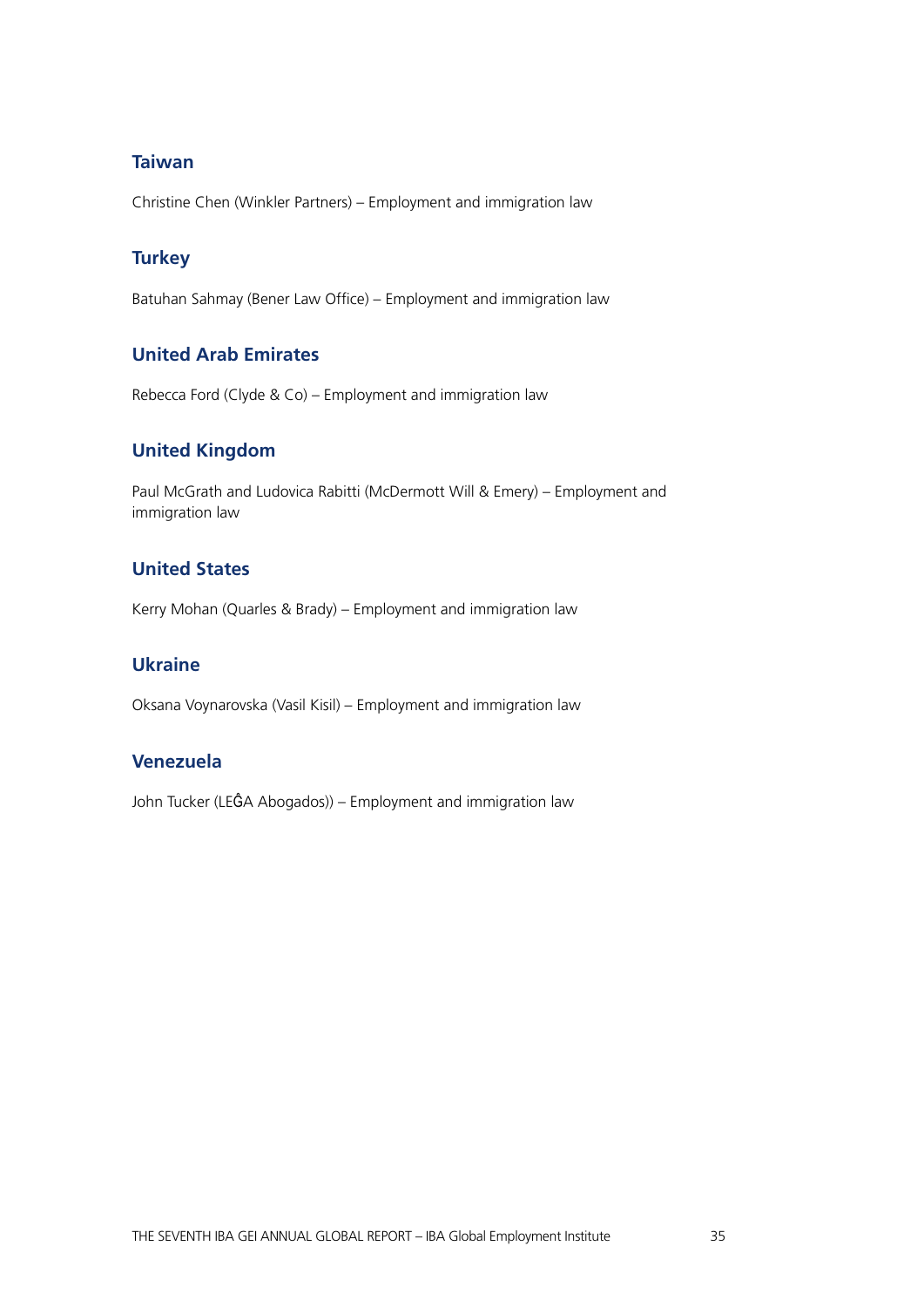# **Schedule 2: Questionnaire**

# **Seventh Annual Global Report Questionnaire for Country Representatives and Multinational Members**

Instructions: If you are a country representative, we ask that you answer all questions below. If you are a multinational employer representative, we ask that you answer the questions in Sections I and IV, but we leave it to your discretion to answer any other questions if you consider it appropriate.

#### **I. Attracting Talent**

- A. Responding to Talent Shortages
- 1. Is there a skills shortage in your country and what are its causes? How is your government responding? Is your country's immigration policy becoming more relaxed in response, more protectionist, or not changing at all?
- 2. What changes have there been to the immigration laws of your country relating to the recruitment of foreign nationals of all skill levels?
- 3. What changes have there been concerning the right of foreign nationals employed in your country to obtain permanent residence?
- 4. Have there been any changes to the working rights and/or rights to benefits of the families of foreign nationals employed in your country?
- 5. Is your country a common destination for foreign populations seeking refugee status? If so, explain whether your country is encouraging the integration of refugees into society and the workforce.
- 6. Have there been changes to the laws of your country relating to the establishment of a branch or subsidiary of a foreign company? Please explain the relevance, if any, of permanent establishment for tax purposes.
- 7. Are companies in your country moving to other locations to gain access to new labor markets? If so, in which sectors of the economy is outsourcing most prevalent?
- 8. Have you experienced immigration practices in countries other than your own where your company conducts business?
- B. Post-Merger Integration Challenges
- 1. Have there been any significant developments or changes in human resources law and practice in your country relating to post-merger integration, including cross-border cultural changes? Are companies spending more money on job and cultural training programs for employees?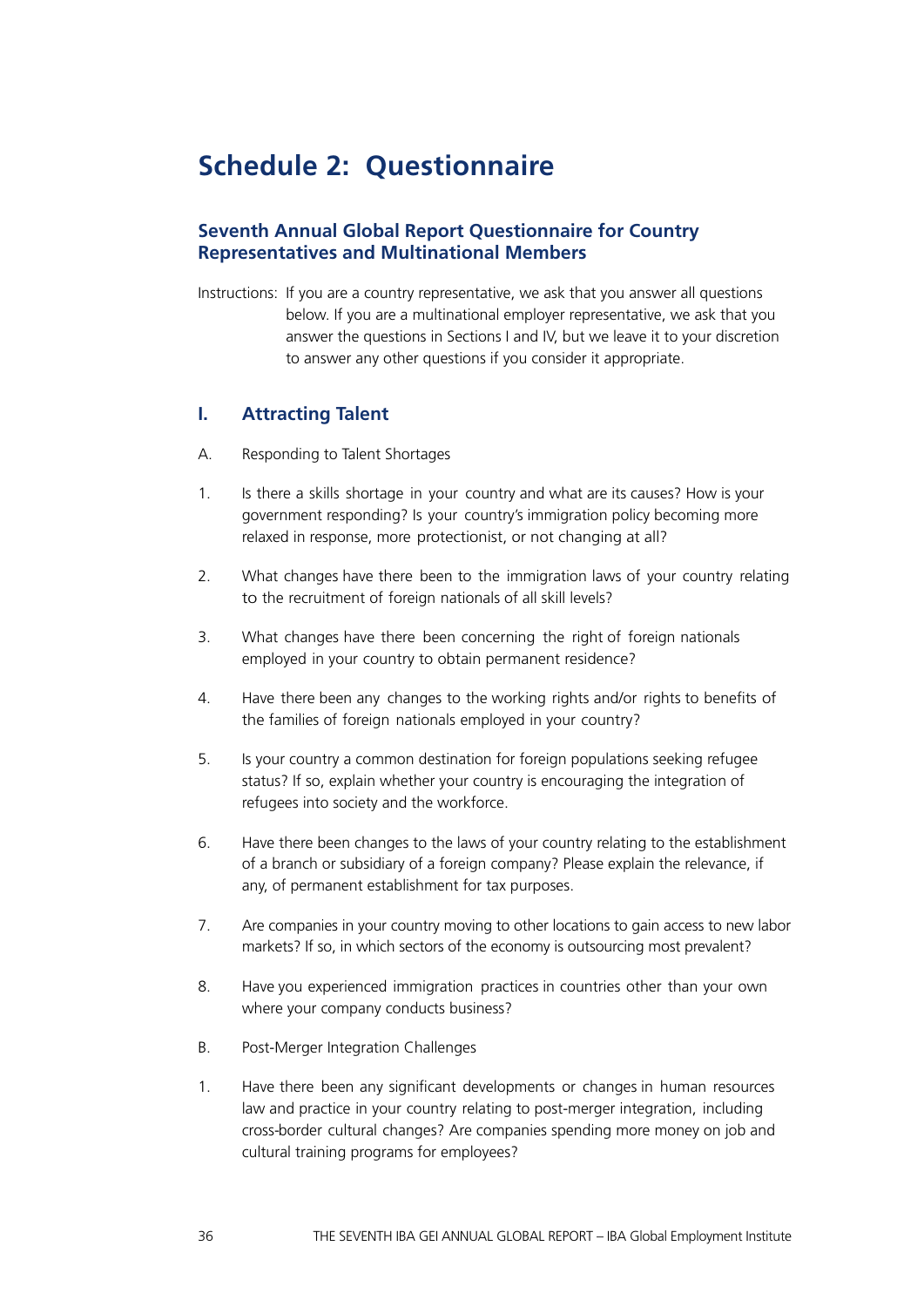# **II. The Work Environment**

- A. Work-Life Balance
- 1. What changes have there been in your country's laws that are intended to have an impact on flexible working practices, including remote working? Are employers applying flexible working practices to a greater degree?
- 2. What types of flexible working arrangements are most common in your country?
- 3. Have there been any changes or developments relating to atypical working practices, including the emergence of zero-hours contracts, the extension of agency working, or the engagement of temporary workers? Please briefly explain any social, economic and workplace consequences.
- 4. Have there been any significant changes in the rules relating to maternity, paternity, or dependents? Are employers receptive to paying enhanced benefits over and above their legal obligations?
- 5. Has there been an increase in employee absenteeism due to stress and other mental health problems? If so, how have your government and other employers responded to such challenges?
- B. Collective Bargaining
- 1. What changes have there been in relation to collective bargaining, freedom of association, strikes, or other industrial action? To what extent has the erosion of union power encouraged the emergence of new forms of union activity, such as publicity campaigns against multinationals, the targeting of particular departments within organisations, liaising between unions nationally and internationally and with non-governmental organisations? Have there been any significant strikes in the public or private sectors?
- 2. What changes have there been in your country's laws that could materially affect the rights of employees:
	- a) Before, during, or after a business reorganisation, merger, or acquisition?
	- b) To employee participation or involvement in works councils, collective agreements, or other consultative bodies?
	- c) With respect to employee strikes?
- C. Remuneration
- 1. What changes have there been to the laws in your country that regulate executive remuneration, and are any new laws anticipated in relation to banking reform and executive accountability?
- 2. What changes have there been in your country with regard to gender equality in remuneration?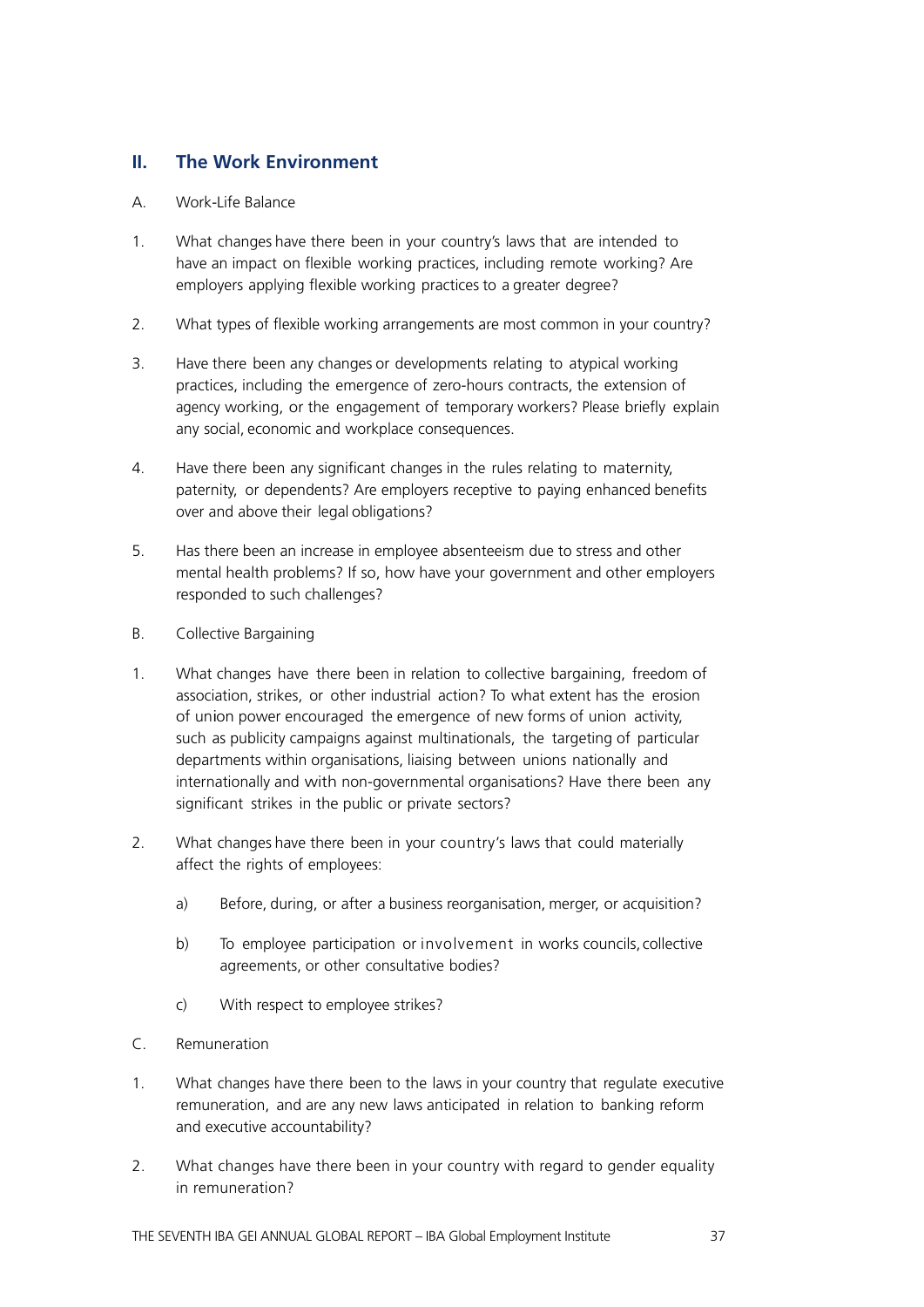- D. Corruption and Whistleblowing
- 1. Have there been any changes in your country in the restrictions on corruption and bribery in the workplace, including the relevance and effectiveness of new whistleblowing procedures?
- 2. Have there been any significant developments or changes in human resources law and practice in your country relating to cross-border investigations, including confidentiality and legal privilege?
- E. Privacy and Human Rights
- 1. What changes have there been in the laws or workplace practices relating to privacy, surveillance, data protection, social media, and human rights, such as the protection of family and home life and freedom of expression? Have there been any significant cases involving these issues?
- 2. To what extent have international labor standards emerged as an issue, for example, campaigns by unions and non-governmental organisations requiring multinationals to adopt human rights and corporate governance standards, such as the UN Global Compact or within international framework agreements?
- F. Discrimination
- 1. What changes have there been in your country's laws on discrimination in the workplace by reason of gender, sexual orientation, age, race, nationality, ethnic origin, ideology, religious belief, or disability?
- 2. Do employers in your country provide training to their employees about workplace discrimination laws? Do employers generally comply with anti-discrimination laws?
- G. Diversity
- 1. To what extent are employers embracing diversity and equality of opportunity in the workplace either voluntarily or in response to legal requirements?
- 2. To what extent do employers in your country make accommodations for religious practices or beliefs?
- 3. Have there been any significant developments or changes in human resources law and practice in your country relating to the imposition of government quotas or targets for gender parity, including board membership?
- H. Code of Conduct / Behavior in the workplace
- 1. Have there been any changes in your country's laws following the #MeToo debate?
- 2. Do you see a change in workplace policies / codes of conduct with regard to romantic relationships between employees?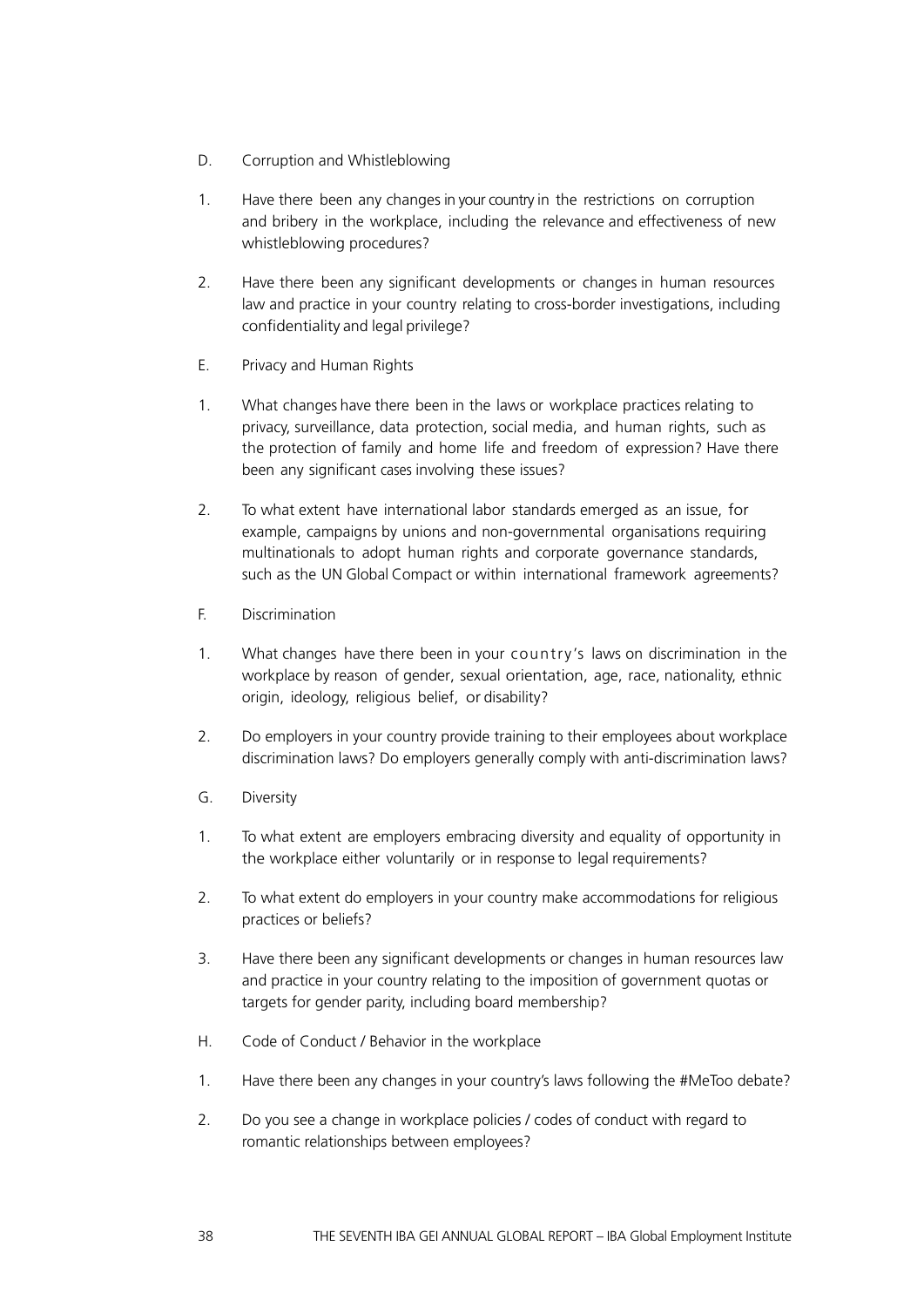- I. Technology / Artificial Intelligence
- 1. Has there been an increase in employer reliance on artificial intelligence in your country? How has any increase in the use of artificial intelligence been perceived by employees and employers? In which areas / industries of your country have artificial intelligence tools resulted in a loss of jobs and/or in the creation of new jobs?
- 2. Have there been any laws adopted in your country related to the use of artificial intelligence?

# **III. Separation from Service**

- A. Termination
- 1. What changes have there been that materially affect the ability of employers to dismiss employees, including redundancy practice? Do employers in your country generally observe procedures or are they being increasingly ignored?
- 2. Have there been any significant changes in relation to enforcement of restrictive covenants and obligations of confidentiality by employers?
- B. Retirement
- 1. Have there been any changes to the law and practice of retirement, including the ability and practice of employers to impose early retirement? Has there been an increase in age discrimination claims arising out of early retirement, pay protection schemes, or enhanced redundancy payments for older workers?
- 2. Have there been any significant changes in the way employment cases before the courts and tribunals are reported, including any new powers to restrict reporting at the request of the parties?
- 3. Are employment disputes resolved more often in court or via arbitration proceedings?

# **IV. Impact of Recent Political and World Events**

- A. What global HR issues have arisen, or do you expect to arise, with respect to the Donald Trump US Presidency? Has there been, or will there be, any impact on the legal landscape or applicable laws in your country (eg, discrimination laws, trade regulations, climate change impact, etc)?
- B. Please respond to the same question as #1 with respect to Brexit.